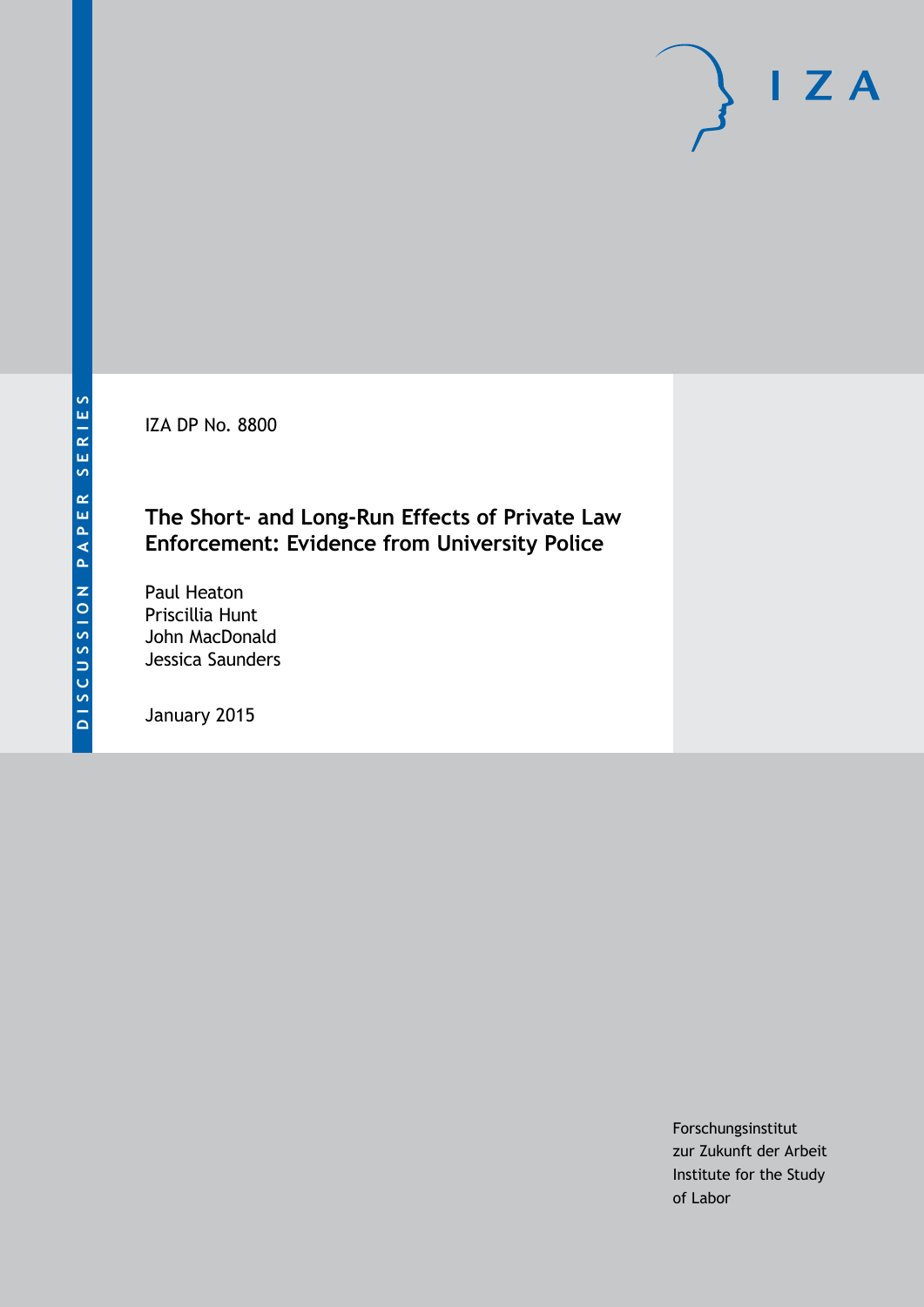# **The Short- and Long-Run Effects of Private Law Enforcement: Evidence from University Police**

# **Paul Heaton**

*RAND*

## **Priscillia Hunt**

*RAND and IZA*

## **John MacDonald**

*University of Pennsylvania*

# **Jessica Saunders**

*RAND*

Discussion Paper No. 8800 January 2015

IZA

P.O. Box 7240 53072 Bonn Germany

Phone: +49-228-3894-0 Fax: +49-228-3894-180 E-mail: [iza@iza.org](mailto:iza@iza.org)

Any opinions expressed here are those of the author(s) and not those of IZA. Research published in this series may include views on policy, but the institute itself takes no institutional policy positions. The IZA research network is committed to the IZA Guiding Principles of Research Integrity.

The Institute for the Study of Labor (IZA) in Bonn is a local and virtual international research center and a place of communication between science, politics and business. IZA is an independent nonprofit organization supported by Deutsche Post Foundation. The center is associated with the University of Bonn and offers a stimulating research environment through its international network, workshops and conferences, data service, project support, research visits and doctoral program. IZA engages in (i) original and internationally competitive research in all fields of labor economics, (ii) development of policy concepts, and (iii) dissemination of research results and concepts to the interested public.

<span id="page-1-0"></span>IZA Discussion Papers often represent preliminary work and are circulated to encourage discussion. Citation of such a paper should account for its provisional character. A revised version may be available directly from the author.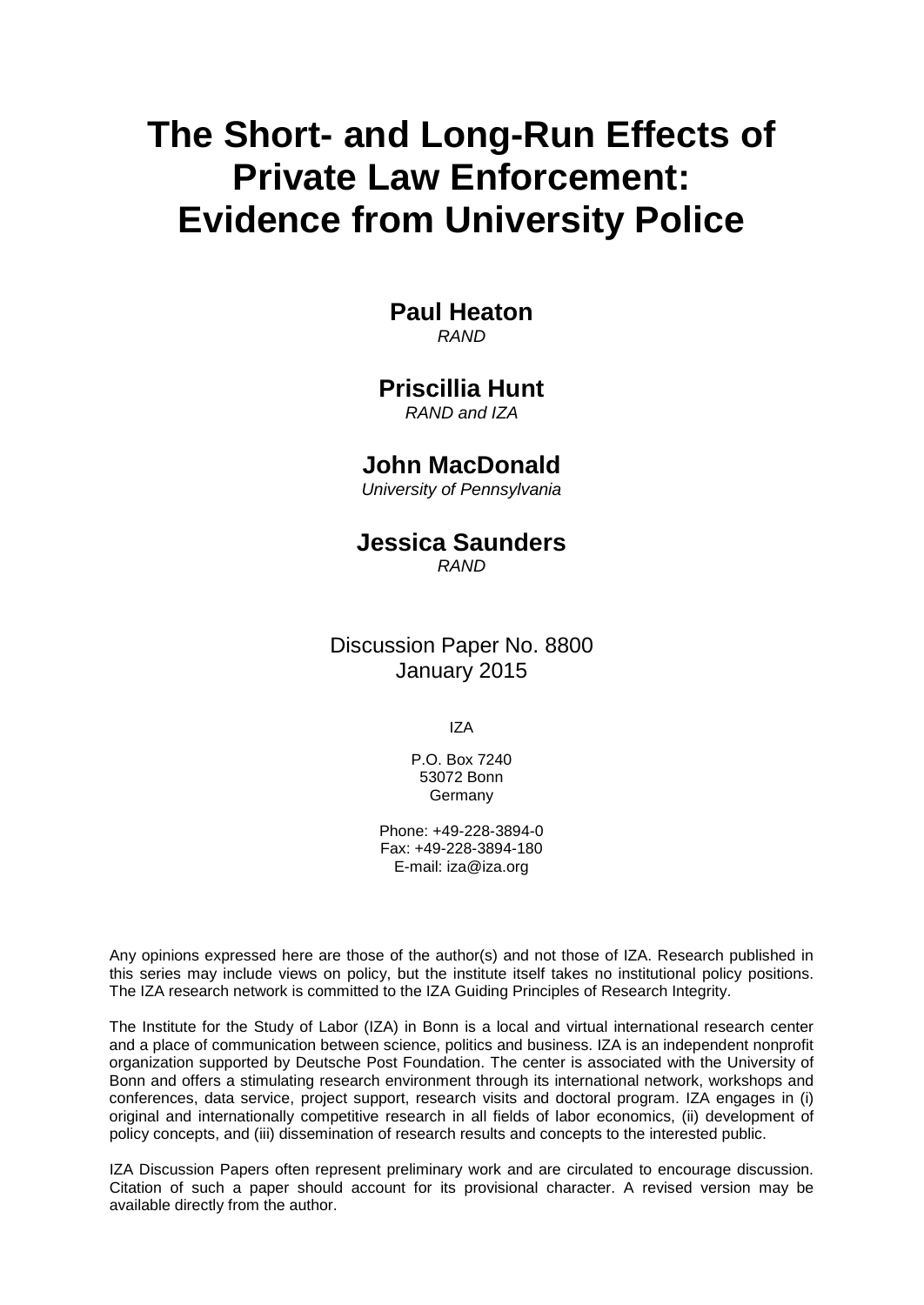IZA Discussion Paper No. 8800 January 2015

# **ABSTRACT**

## **The Short- and Long-Run Effects of Private Law Enforcement: Evidence from University Police[\\*](#page-1-0)**

Over a million people in the United States are employed in private security and law enforcement, yet very little is known about the effects of private police on crime. The current study examines the relationship between a privately-funded university police force and crime in a large U.S. city. Following an expansion of the jurisdictional boundary of the private police force, we see no short-term change in crime. However, using a geographic regression discontinuity approach, we find large impacts of private police on public safety, with violent crime in particular decreasing. These contradictory results appear to be a consequence of delayed effect of private police on crime.

JEL Classification: K42, H41

Keywords: law enforcement, privately provided public good, crime

Corresponding author:

Priscillia Hunt RAND Corporation 1776 Main Street Santa Monica, CA 90407 USA E-mail: [phunt@rand.org](mailto:phunt@rand.org)

This paper was produced as part of the RAND Corporation's self-initiated research program. Authors would like to thank Samantha Cherney for excellent research assistance and Aaron Chalfin for helpful comments. We would also like to thank participants of a presentation at the American Society of Criminology conference (held in San Francisco, California on the 20<sup>th</sup> of November, 2014) for their comments.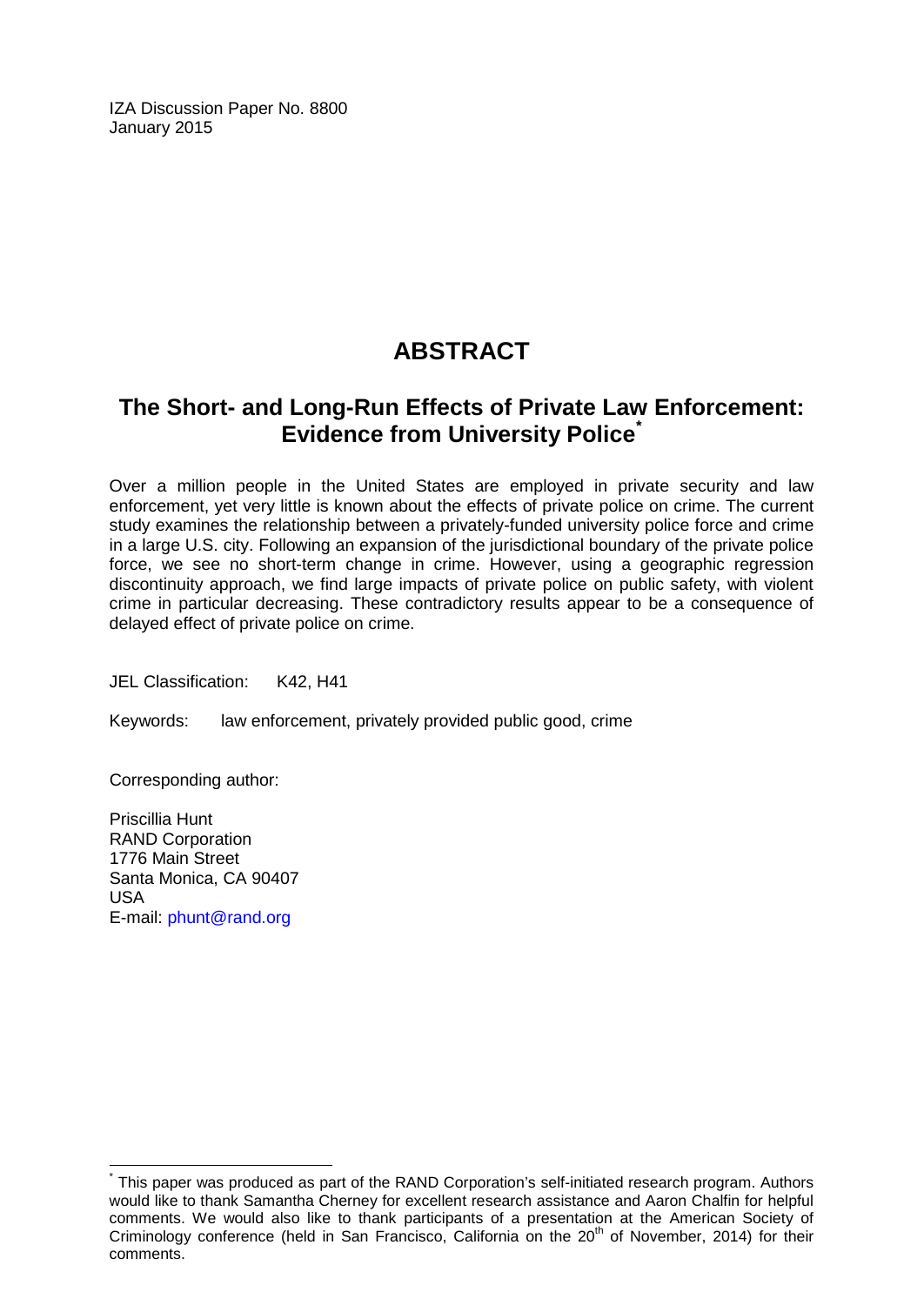#### **1. Introduction**

With constrained public budgets, falling crime rates, and high pay rates of sworn officers, there is increasing debate about whether there is an appropriate role for the private sector in delivering public safety. As of May 2014, over 1.05 million people in the U.S are employed as private police (such as private detectives, investigators, and security guards), up 8% from 2004.<sup>1</sup> That is slightly more than all people employed in computer systems design and related services, and more than three times the number of people working in motor vehicle parts production. With the rise in private police, however, there have been debates about the lack of their accountability to the public, use of excessive force, and violations of constitutional rights (Davis et al. 2010; Stenning 2000; Boghosian 2005; Prenzler *et al*. 1996). Despite significant investments in and potential legal implications of private police operating in public spaces, there are only a handful of studies that examine the effectiveness of any type of private police on public safety outcomes.

The few studies in the area find that private police enhance public safety outcomes, with campus police in particular decreasing crime across almost every measure [\(MacDonald, Klick,](#page-26-0)  [and Grunwald 2012\)](#page-26-0), and private security employed for business improvement districts improved public safety outcomes as well [\(MacDonald et al. 2010,](#page-26-1) [MacDonald, Klick, and Grunwald 2012,](#page-26-0) [Brooks 2008,](#page-25-0) [Cook and MacDonald 2011\)](#page-25-1). However, the generalizability of these findings to other communities, the time frame over which any gains from private policing are realized, and the comparative impacts of private versus conventional police remain poorly understood.

This paper seeks to provide new evidence on the impact of private police on crime, exploiting a unique setting that permits a credible examination of the causal effect of police both in the short and long-run. We focus on the University of Chicago Police Department (UCPD),

<span id="page-3-0"></span> $1$  http://www.bls.gov/oes/current/oes330000.htm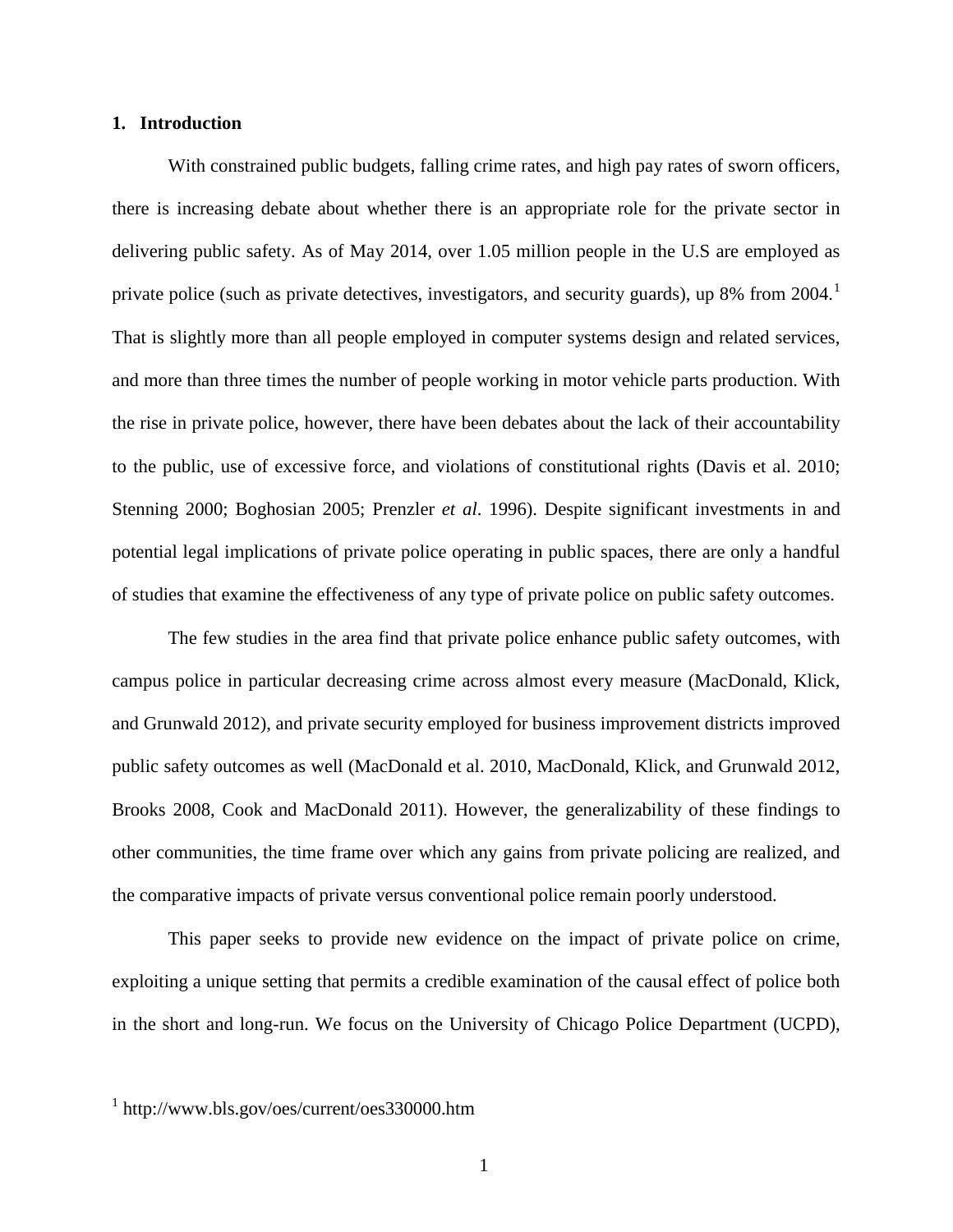the largest private police department in Chicago (Reaves, 2008) operating in a comparatively crime-prone region of a major U.S. city, which is dense [\(Chicago Tribune 2014\)](#page-25-2) and racially diverse [\(Northwestern Univeristy Center for Healthcare Equity 2011\)](#page-26-2), and subject to the same types of crimes as other Chicago neighborhoods [\(Chicago Tribune 2014\)](#page-25-2). The UCPD is an excellent test case for examining the effect of private police on crime because they are highly professionalized and accredited department working in a very well-defined and discrete geographic space that extends well beyond campus and into the surrounding neighborhoods of the South Side of Chicago.

Using two methods, a difference-in-difference (DD) approach exploiting temporal and spatial variation in jurisdictional powers and a geographic regression discontinuity (GRD) design exploiting the location of the UCPD jurisdictional border, this study examines the effect that UCPD had on crime and violence. Using the DD approach, this study finds the short-term effect of the expansion of private police was not statistically significant. The GRD design allows us to examine the long-term effect of UCPD by using cumulative crime levels on either side of the UCPD jurisdiction border. Using this approach, we find a large and statistically significant effect—areas just outside the border of the UCPD patrol area experienced 55% more crime total, and 63% greater violent crime. Given the UCPD represent an approximate doubling of police presence relative to surrounding neighborhoods with 92 FTE and 3 PTE working within a 6.5 mile jurisdiction in 2014, these effects translate to an elasticity of overall crime with respect to police of about -0.7, and a violent crime elasticity of -0.9, somewhat higher than the elasticities estimated for conventional police [\(Chalfin and McCrary 2013\)](#page-25-3). These differing estimates can be reconciled if it takes a substantial period of time—potentially many years--for criminals to recognize and respond to the ongoing presence private police.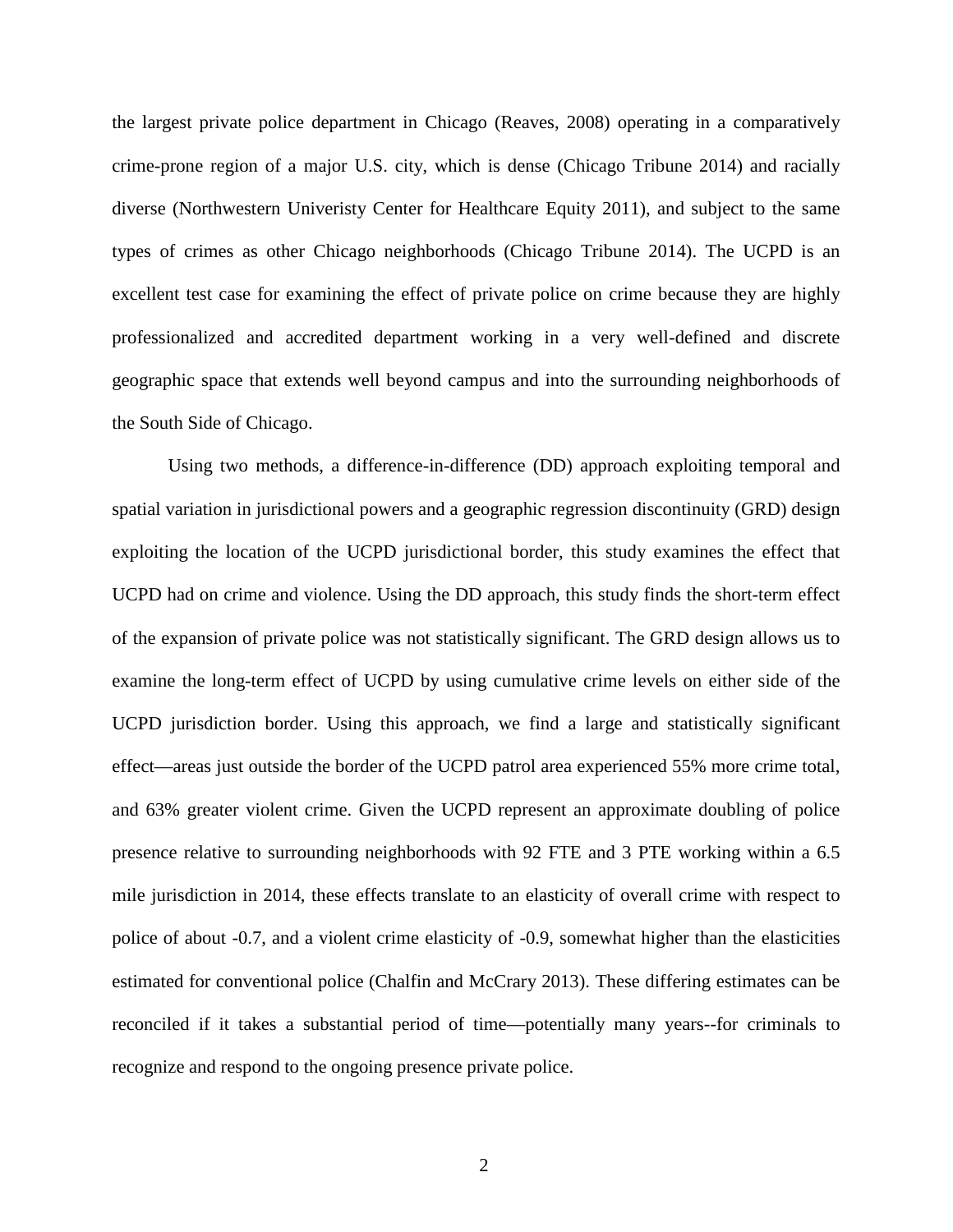#### **2. Background**

#### *2.1. The Role and Scope of Private Policing*

Private police refer to law enforcement bodies funded and operated by non-governmental entities. Many of the spaces commonly viewed as public, such as shopping malls, residential areas, parks, and educational campuses, are in fact controlled by private entities [\(Stenning 2000,](#page-26-3) [Wakefield 2008,](#page-26-4) [Joh 2005,](#page-25-4) [Shearing and Stenning 1981,](#page-26-5) [Jones and Newburn 1999\)](#page-25-5). Referred to as "mass private property," these spaces, which are privately-owned but routinely used and frequented by the public, now make up a substantial portion of the public space in urban areas [\(Stenning 2000\)](#page-26-3). The owners of these areas may hire their own "police" to ensure both the safety of the public who frequent their space, and the protection of their business interests.

Private police or security typically follow a different license, registration, background check, and training than public police officers, and these regulations vary by state. Once licensed and approved, private police have the authority to patrol, stop, detain, and search individuals without probable cause. Most private security officers and investigators do not have full powers of arrest, however, and are typically unarmed (IACP, 2002).

In many settings, lines have blurred between the private police and public police [\(Wakefield](#page-26-4) 2008, D'Alessio, Eitle, and [Stolzenberg](#page-25-6) 2005, Joh [2005,](#page-25-4) Kakalik and [Wildhorn](#page-25-7) 1971, University of Chicago [Department](#page-26-6) of Safety and Security 2013, Nalla and [Heraux](#page-26-7) 2003, Shearing and [Stenning](#page-26-5) 1981, [1983,](#page-26-8) [Spitzer](#page-26-9) and Scull 1977, [Stenning](#page-26-3) 2000, [Wakefield](#page-26-10) 2002), and many of the remaining distinctions may be more theoretical than practical. Private and public officers both seek to reduce crime and increase safety, although the "client base for private police [is] smaller" [\(Nalla and Heraux 2003\)](#page-26-7). Thus the private police may be more concerned with creating a favorable business climate for their employers than with justice. The private police are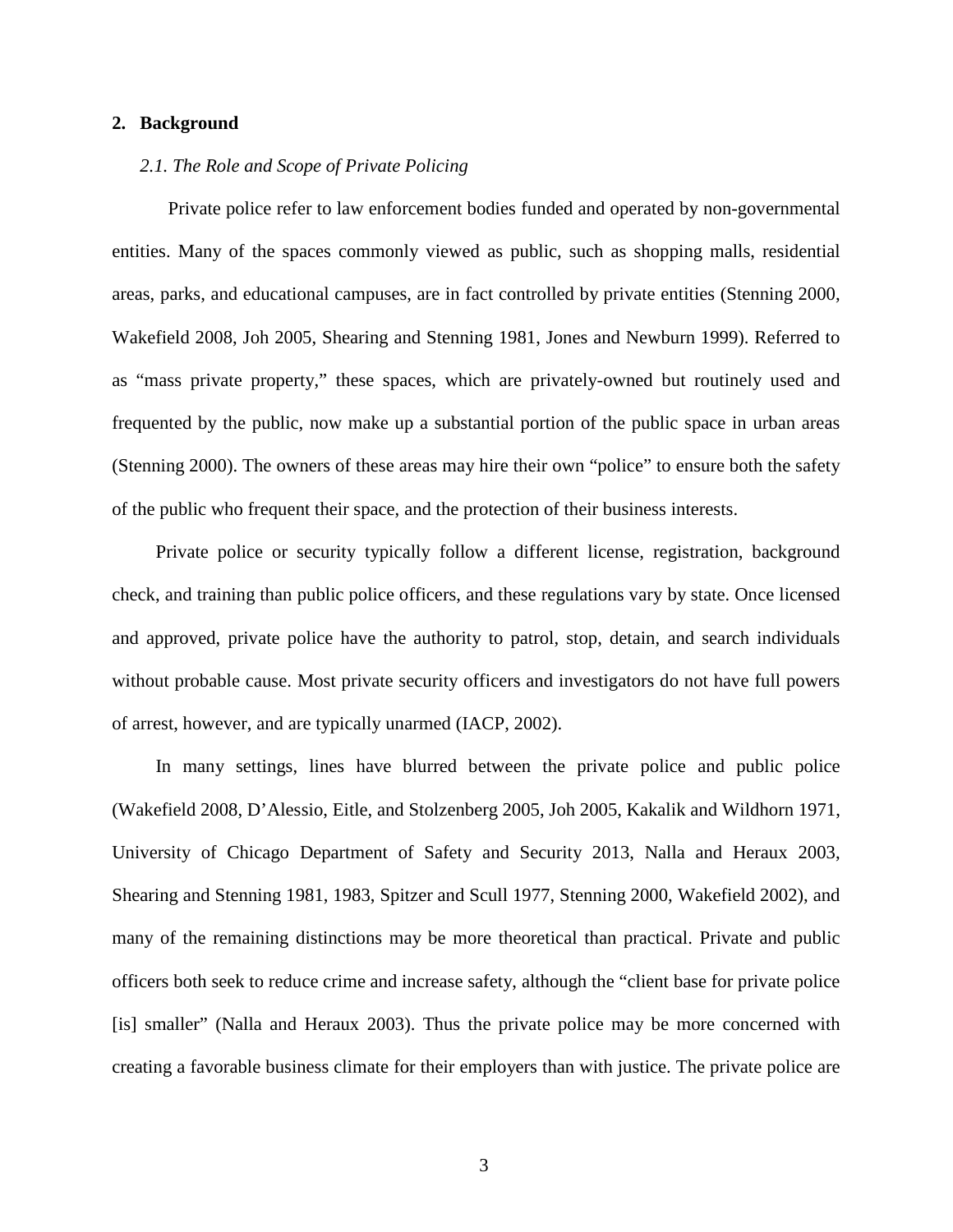also subject to different oversight and accountability laws than traditional police [\(Stenning](#page-26-3) [2000\)](#page-26-3), which may create unequal services that disproportionately benefit the private sector.

The size of the private police or security industry has stabilized after years of substantial growth. Between 1988 and 1997, the size of private police forces grew by almost 800%, while the public police force grew by only  $15\%$ , and has leveled off since then. There remain approximately [3](#page-6-0)00,000 more private than the public police nationwide.<sup>3</sup> Some researchers and legal scholars believe that the increase in private police, including campus police, may be part of the wider trend of privatizing government services (for example [\(Joh 2005,](#page-25-4) [Kempa, Stenning,](#page-25-8)  [and Wood 2004,](#page-25-8) [Sklansky 1999\)](#page-26-11), in line with the privatization of prisons [\(Sklansky 1999,](#page-26-11) [Joh](#page-25-4)  [2005\)](#page-25-4), and, to a lesser extent, the judicial branch [\(Savas 1987,](#page-26-12) [Sklansky 1999\)](#page-26-11). Others believe that private policing has emerged due to the changing nature of the built environment.

#### *2.2. Campus Police: Private or Public Police?*

Rather than traditional public police or private security, this study focuses on a particularly prevalent form of private law enforcement—campus police. Of the U.S. universities and fouryear colleges with more than 2,500 students, nearly three quarters employ sworn personnel officers with full arrest powers granted by the government — with some forces consisting of more than 300 officers [\(Reaves 2008\)](#page-26-13). While some may have full police powers, they are funded by the colleges and universities that they protect, which distinguishes them from public police. In addition to granting campus law enforcement agencies greater policing power, there has been a concurrent increase in the size of the jurisdictions under their control, extending beyond their

<span id="page-6-1"></span><sup>2</sup> Bureau of Labor Statistics (BLS), Protective Service Occupations.

<span id="page-6-0"></span> $3$  According to the BLS, as of May 2013, there were 740,340 public patrol officers or detectives, and 1,066,730 private security guards in the United States [\(2013\)](#page-25-9).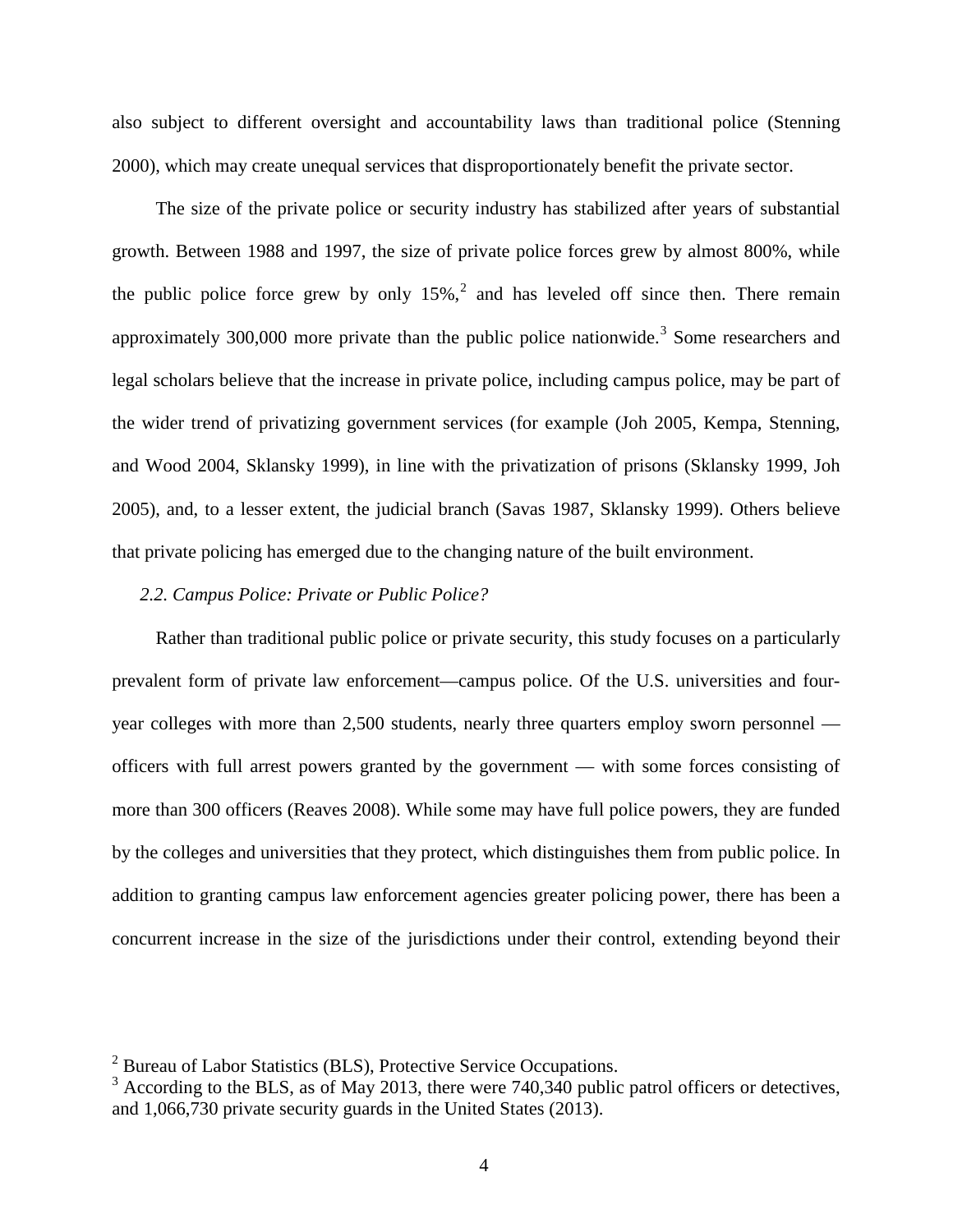respective campuses [\(Peak, Barthe, and Garcia 2008\)](#page-26-14). This may be part of the larger movement towards privately-funding police and security officers to protect individuals and property.

Although campus police fall under the umbrella of private police, they may have more in common with the public police than traditional private security. Campus police departments, as they are increasingly known, are often fully accredited law enforcement agencies employing sworn police officers. 90% of department employ armed patrol officers (Reaves, 2008). Campus law enforcement agencies also engage in a variety of formal police duties, including uniformed patrols, arrests, and investigations [\(Peak, Barthe, and Garcia 2008\)](#page-26-14). The activities performed by campus law enforcement agencies includes investigations, crime prevention, parking enforcement, training, crime reporting under the Clery Act [\(Janosik and Gregory 2003\)](#page-25-10), public event coordination, planning, narcotics, traffic and accident investigations, dealing with hazardous materials, canine, and SWAT [\(Reaves 2008,](#page-26-13) Peak, Barthe, [and Garcia 2008\)](#page-26-14).

While the responsibilities and activities of campus police and public police are quite similar, they also differ in other respects that may be relevant for analysis in this study. Campus police agencies are more likely than local departments to conduct community-relations skills assessments of new recruits, whereas local departments are more likely to require written aptitude testing and physical screening. In addition, while more campus officers are collegeeducated, public police officers have more police academy and in-service training requirements [\(Reaves 2008\)](#page-26-13).

#### *2.3. Measuring the Effect of Police on Crime*

Standard economic models of crime [\(Becker 1993\)](#page-25-11); Ehrlich, 1981; Ehrlich, 2010) posit that rational individuals trade off the gains from crime with the costs of punishment and commit crime when the expected benefit outweighs the expected costs. Potential victims invest in

5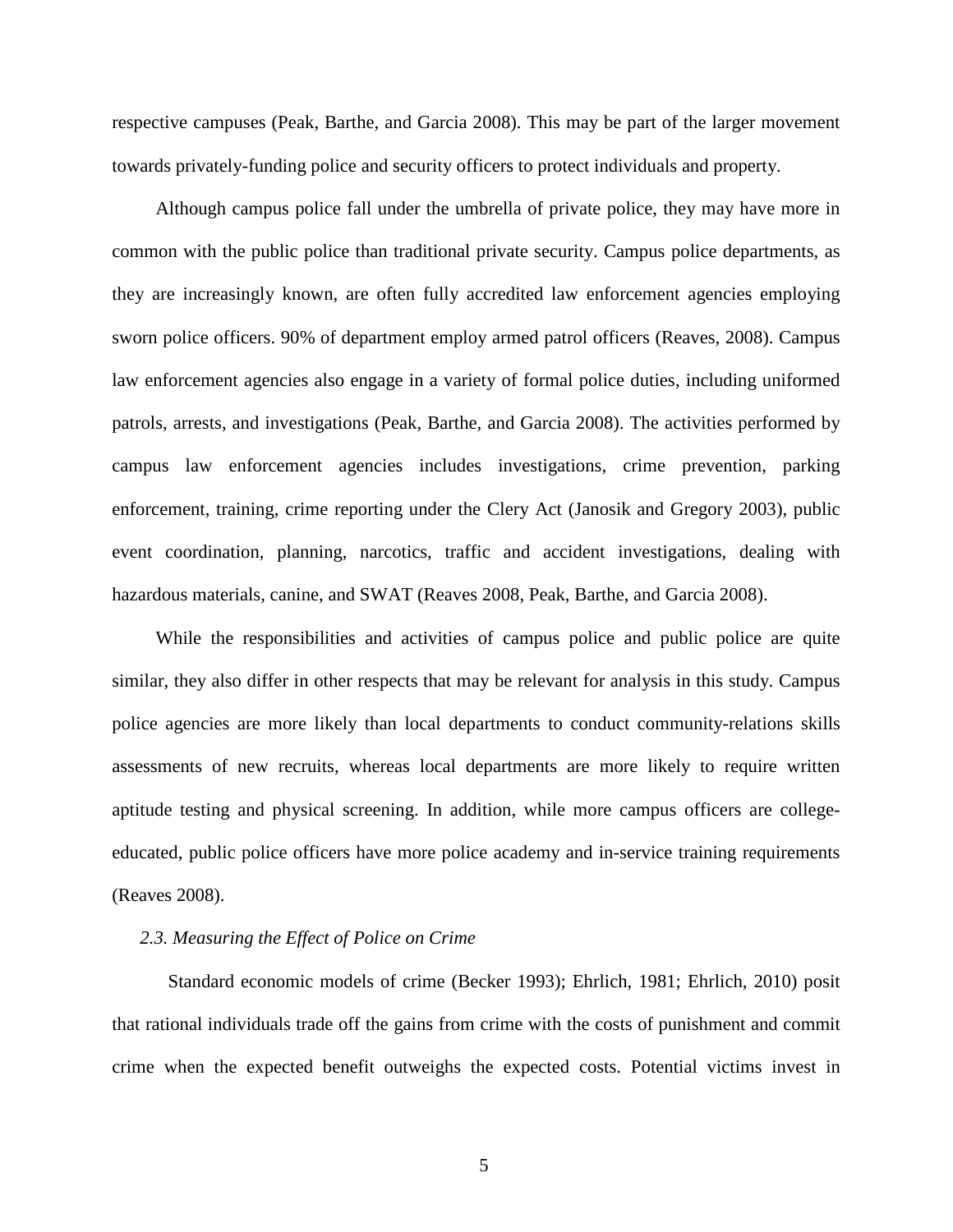protective measures designed to increase the cost of committing an offense and thus reduce incentives to commit crime [\(Cook 1986\)](#page-25-12). Such measures can include individual efforts such as installation of locks and alarms or avoiding higher crime areas, but also investments in collective law enforcement activities, both public and private.

Optimal choices regarding the level of private policing activity can take into account that private police may have a wider scope of objectives than traditional police. Some research suggests that private police are concerned with preventing or reducing losses and, accordingly, are more concerned with monitoring, surveillance, and prevention than with arrest and punishment (Joh 2004). The private police in this study exist in a comparatively high crime area of the city and there is significant concern about conventional crime such as robbery or burglary. Therefore, we anticipate that one of its primary objectives is traditional street crime reduction, and in this respect, UCPD may be atypical in comparison to other private police forces that are more focused on loss prevention.

In the context of Chicago and the UCPD, some blocks are patrolled by both public and private police. This additional supply of policing services relative to areas patrolled by only the CPD is hypothesized to increase the expected cost of offending through the probability of getting caught and thus reduce the supply of crime. For blocks that become newly covered by the UCPD, whether we observe shifts in crime depends not only on the effectiveness of private police, but also on the speed with which behavioral change occurs. For example, when UCPD officers first occupy a new expansion area, they may require time to build relationships with people in the community or confidential informants and learn about the contours of the built environment. Moreover, traditional police may respond to the presence of private police by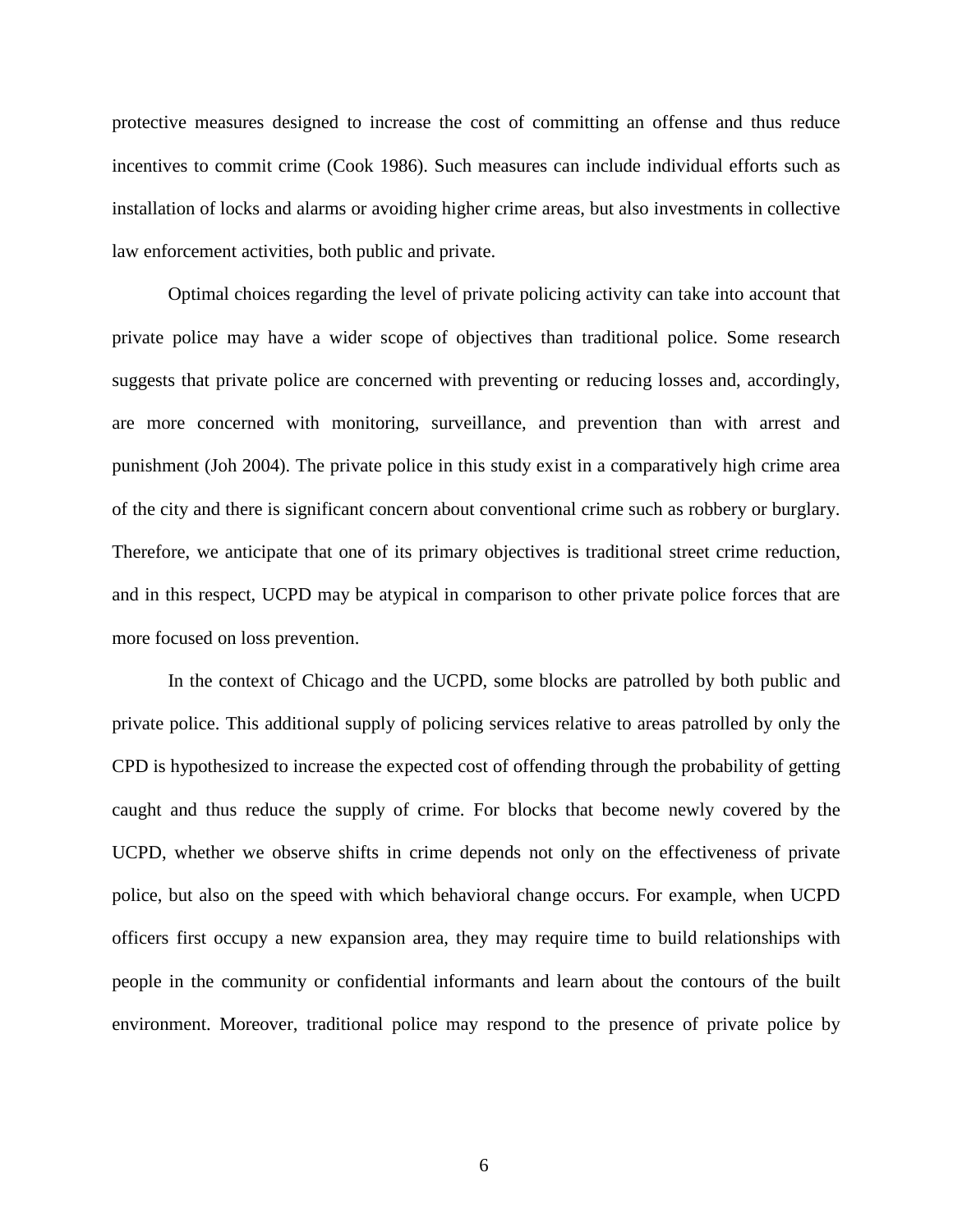reallocating effort towards other areas. In that case, private police substitute for public police, therefore attenuating any positive effect private police have on reducing crime.

Ultimately, whether private police affect crime is an empirical question. The basic problem of measuring the effect of police on crime is not a new one, although our focus on private rather than traditional law enforcement is novel. A persistent empirical challenge identified by past researchers [\(Marvell and Moody 1996\)](#page-26-15) is to cleanly separate the impacts of police from the myriad other factors that affect crime rates. Beyond this typical difficulty due simultaneity and omitted variable bias, and additional obstacle that arises in this context is that of reverse causality—the size of the police force may not only affect crime, but also respond to changes in the crime rate through the political process.[4](#page-6-1)

To resolve some of these methodological challenges to estimating the effect of police forces on crime, researchers have turned to a number of quasi-experimental research designs. Levitt [\(Levitt 1997,](#page-26-16) [2002\)](#page-26-17) and McCrary [\(McCrary 2002\)](#page-26-18) exploit the fact that police hiring often occurs around mayoral and gubernatorial elections, and the timing of these elections across jurisdictions is not determined by crime rates. [Corman and Mocan](#page-25-2) [\(Corman and Mocan 1996\)](#page-25-13) and Buonanno and Mastrobuoni [\(Buonanno and Mastrobuoni 2012\)](#page-25-14) make use of the fact that hiring decisions are often made long before new officers can be deployed due to training lags, meaning that the timing of when officers start may be not be correlated to current crime rates. Di Tella and Schargrodsky [\(Di Tella and Schargrodsky 2004\)](#page-25-15), Klick and Tabarrok [\(Klick and](#page-25-16)  [Tabarrok 2005\)](#page-25-16), and Draca, Machin, and Witt [\(Draca, Machin, and Witt 2011\)](#page-25-17) focus on

<span id="page-9-0"></span> $4$  Chalfin and McCrary [\(Chalfin and McCrary 2013\)](#page-25-3) identify an additional source of bias in estimates that exploit cross-jurisdiction variation in police force size and crime—measurement error. They demonstrate that common sources of information about police staffing levels show inconsistencies which lead to downward biased estimates of the effects of police on crime. Because we consider data from a single jurisdiction, our analysis is not subject to the measurement error problem they highlight.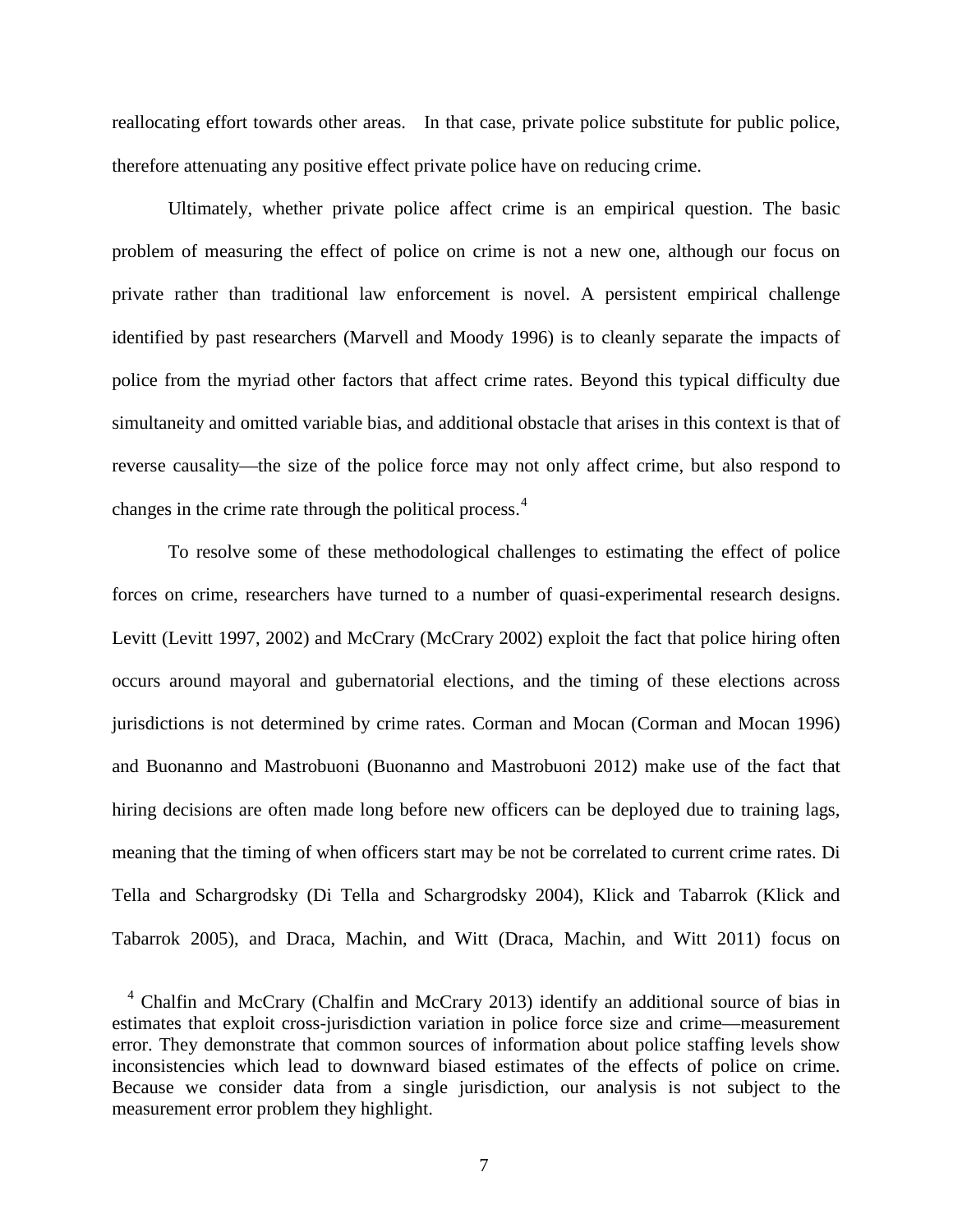personnel reallocations that occur in repsonse to terrorist threats, the timing of which is unrelated to patterns of underlying street crime. Evans and Owens [\(Evans and Owens 2007\)](#page-25-18) use a large federal hiring program that created new officer positions in numerous jursidictions across the U.S., with slots determined in a manner unrelated to pre-existing crime. These studies focus on different lags in the impact of police on crime, yet each found that an increase in police presence or force size led to a decrease in crime.

Based on the existing literature, we might expect a substantial decline in street crime in areas with substantial private police presence. However, we would only expect such an effect magnitude if private police are as effective at reducing crime as traditional police, a proposition that has not been well tested to date, and one that is evaluated empirically in this study. Perhaps closest to the present study is MacDonald, Klick, and Grunwald [\(MacDonald, Klick, and](#page-26-0)  [Grunwald 2012\)](#page-26-0), which uses a geographic discontinuity design to test the effects of extra police provided by a private university, finding significant impacts. However, that study is only cross sectional and does not have the advantage of being able to observe what happens to crime before and after the patrol boundary of the private police was altered. As a result it could only estimate the long-term effect of the private police on neighborhood crime. By contrast, we are able to capitalize on the natural experiment that occurred with the expanded geographic coverage of a private university police force to estimate the short-term effect of adding extra private police to a set of neighborhood blocks, and a geographic regression discontinuity to test the effect of extra police on crime over a long-term.

#### **3. University of Chicago Police Department**

The UCPD was formally established in the 1960s, and granted full police powers through an Illinois Law, the Private College Campus Police Act (110 ILCS 1020). The police department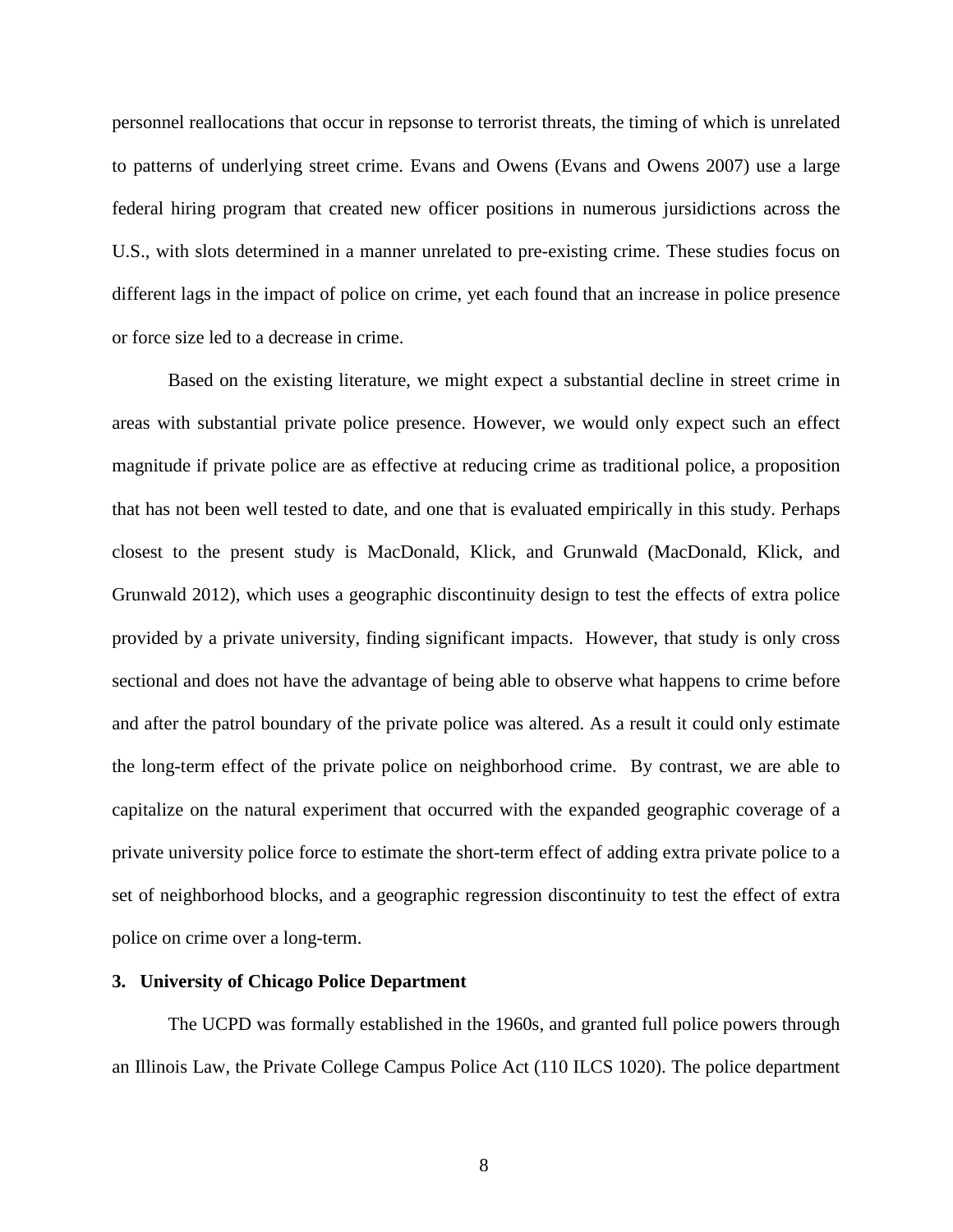is CALEA<sup>®</sup>-accredited, and operates 24 hours a day, seven days a week.<sup>[5](#page-9-0)</sup> Officers are required to complete a series of background checks and training including, background investigation, written and medical exams, oral interview, psychological test, drug screen and physical fitness test (POWER Test), training consistent with Illinois Law Enforcement Training and Standards Board (ILETSB), weeks of Chicago Police Academy training, and finally the UCPD Field Training Program. The department has separate, additional emergency and investigation phone lines from the Chicago Police Department (CPD); although individuals can always call 9-1-1 for services from CPD.

The size of the UCPD police force grew over most of the period analyzed in this study. Specifically, the number of full time-equivalent (FTE) officers grew on average 7 percent annually between 2000 and 2010, from 83 to 145 FTEs, and fell again to 80 FTEs in 2012.<sup>[6](#page-11-0)</sup> Uniform Crime Reports (UCR) police employee data indicates there was one police officer for every 212 people in the city of Chicago. As of 2010, the UCPD had one officer for every 464 people within its jurisdiction. Therefore, by 2010, the number of officers per capita was 50% greater within the UCPD zone than outside the UCPD zone.

The UCPD's patrol area is not limited to the campus itself, but instead extends beyond the campus border into the surrounding community, which includes student housing, commercial areas, and residential neighborhoods. The area monitored by UCPD has expanded over time and is currently approximately 6.5 square miles, containing over 65,000 residents; although formal documentation and details of its size and expansion are spotty [\(Larson 2012\)](#page-25-19). Importantly for the purpose of this study, the off-campus areas patrolled by the UCPD are similar in many ways to the surrounding neighborhoods patrolled exclusively by the CPD. In particular, there are few

<span id="page-11-1"></span><sup>5</sup> http://safety-security.uchicago.edu/police/.

<span id="page-11-0"></span><sup>6</sup> Unpublished data provided by the University of Chicago Police Department.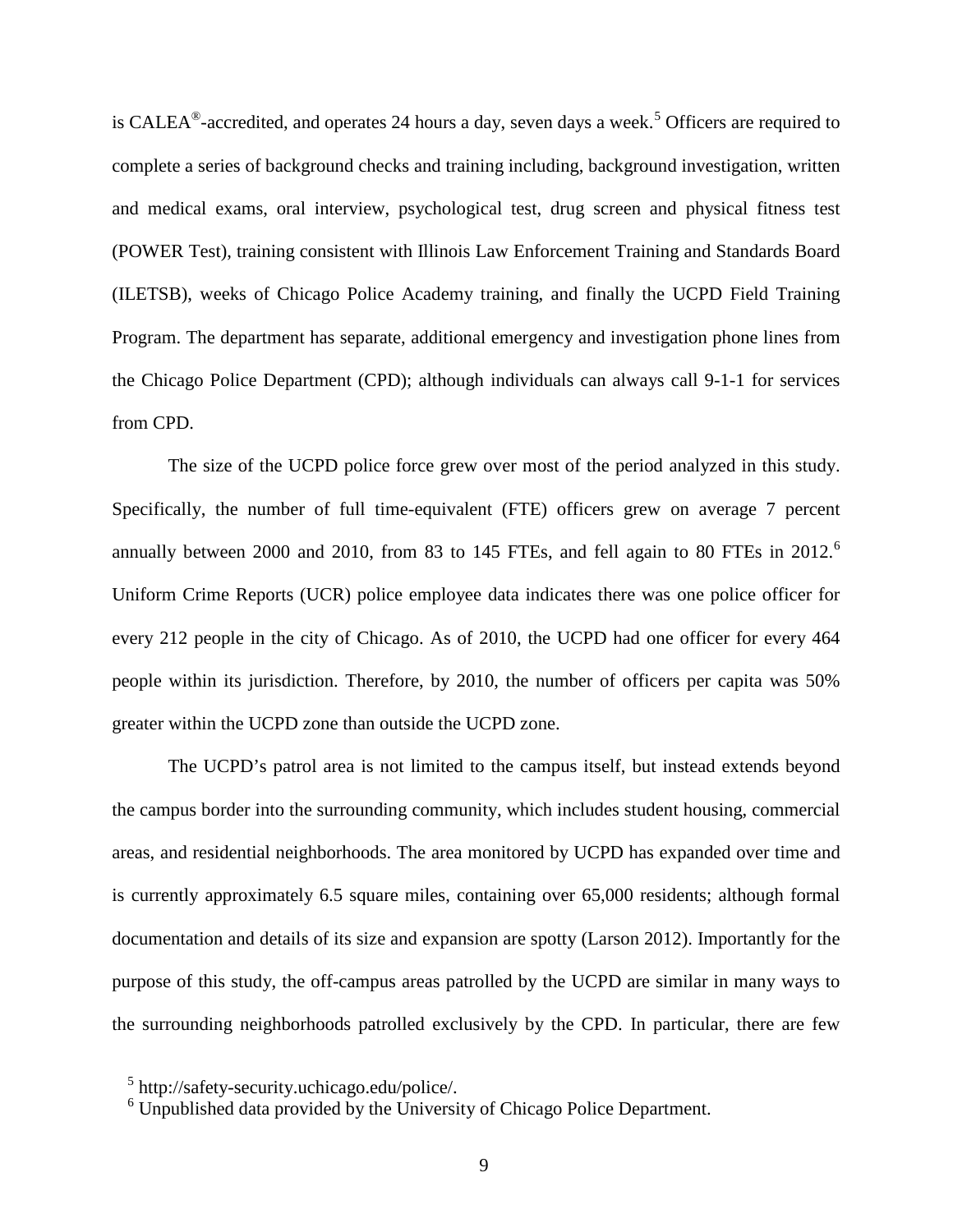qualitative differences in the quality of the housing stock, types of housing (primarily condos, townhomes, and apartments), school assignments, or other neighborhood characteristics at the boundary of the UCPD patrol area, a reality we demonstrate more formally later.<sup>[7](#page-11-1)</sup>

Over the past decade the UCPD has expanded its primary jurisdiction from  $39<sup>th</sup>$  to  $64<sup>th</sup>$ Streets and Cottage Grove Avenue to Lake Shore Drive. As shown in Figure 1, the first expansion of UCPD authority occurred in October 2001 and included 78 Census blocks (shown in blue) south of the original UCPD area. And in April 2004, UCPD expanded its jurisdictional boundary by 105 additional Census square blocks north of the original UCPD area. There was a third expansion in May 2012, which was not included in these analyses because there is not a long enough follow-up period (highlighted in orange). These expansions were in response to student, faculty, and other security officers concern that the crime in the surrounding area was directly impacting school safety and the viability of the institution (Larson, 2012).

Since crime data is not available before the beginning of the UCPD in the 1960s, this study only analyzes the impact of the two expansions that occurred in 2001 and 2004. Consistent crime definitions and data collection methods started in 2001, so there are only 9 months of reliable pre-period crime data before the first expansion occurred in October 2001. We also investigate whether there are any effects on crime over time in these expansion zones.

#### **4. Empirical strategy**

#### *4.1. Short-run Effect: Natural Experiment*

<span id="page-12-0"></span>The first identification strategy of this study exploits the change in UCPD boundaries over time. In October 2001, 78 Census blocks went from being CPD-only to additionally being under UCPD jurisdiction (Expansion I), and in April 2004, an additional 105 Census blocks

 $<sup>7</sup>$  Perhaps the main exceptions are portions of the western and southeastern boundary of the</sup> UCPD patrol area which are contiguous to large parks.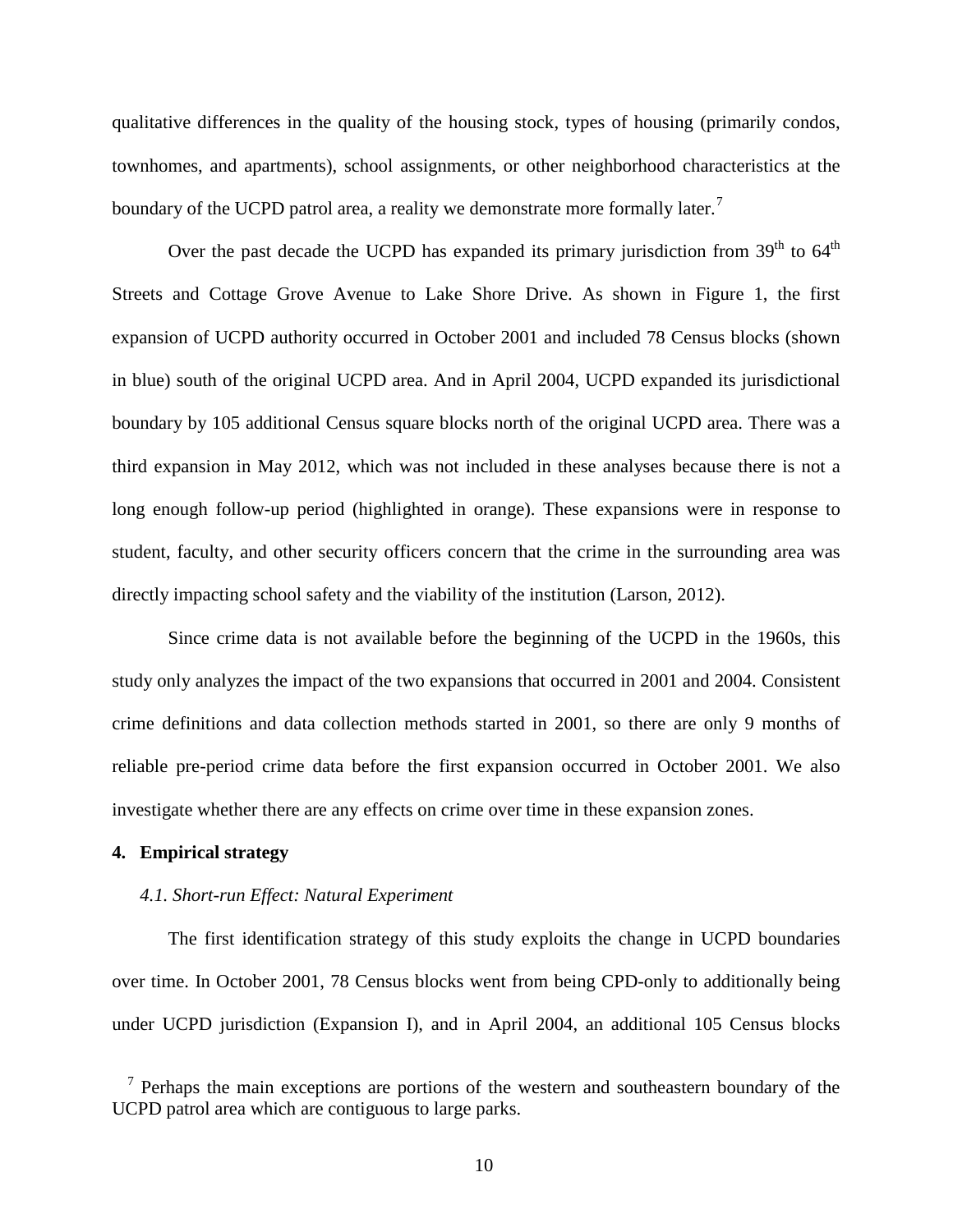became UCPD jurisdiction (Expansion II). These two areas are considered the "treatment" blocks. We define the control area as the 2,589 census blocks surrounding UCPD jurisdictions where UCPD never had jurisdiction, including parts of the Douglas, Grand Boulevard, Greater Grand Crossing, Hyde Park, Kenwood, Oakland, South Shore, Washington Park and Woodlawn neighborhoods. We conducts a differences-in-differences (DD) estimation in which the change in average monthly crime rates before-and-after the introduction of UCPD in the treatment blocks is compared to the change in monthly crime in the control blocks. Models include block and month-year fixed effects, and specifications adjust standard errors for clustering at the blocklevel. Monthly block-level crime counts are the outcome, and the model is estimated using Poisson regression to account for the count nature of the data.<sup>[8](#page-12-0)</sup>

A key assumption of the DD methodology is that the outcome in the treatment and control group is assumed to follow the same time trend in the absence of the treatment (parallel trends assumption). In order to analyze pre-trends, this study also includes a DD model with leads and lags (Stevenson and Wolfers, 2006). Specifically, pertaining to time relative to *the first month of* UCPD entering a jurisdiction, we include a series of dummies coding the month-year of jurisdiction expansion and each month pre- and post-jurisdiction expansion.

#### *4.2. Long-run Effect: Geographic Regression Discontinuity Design*

The second identification strategy focuses on the longer-term effect of UCPD and exploits the geographic discontinuity caused by having extra private police on one side of the

<sup>&</sup>lt;sup>8</sup> Since Census blocks are relatively small (approximately 60 people per block), there are many zeroes in the data, which might affect the precision of the estimates. We also estimate the DD regressions using as Census block groups (with approximately 1,000 people per block group). Unlike with the smaller blocks, however, there are block groups that overlap jurisdictional boundaries. Results are available from the authors and are similar.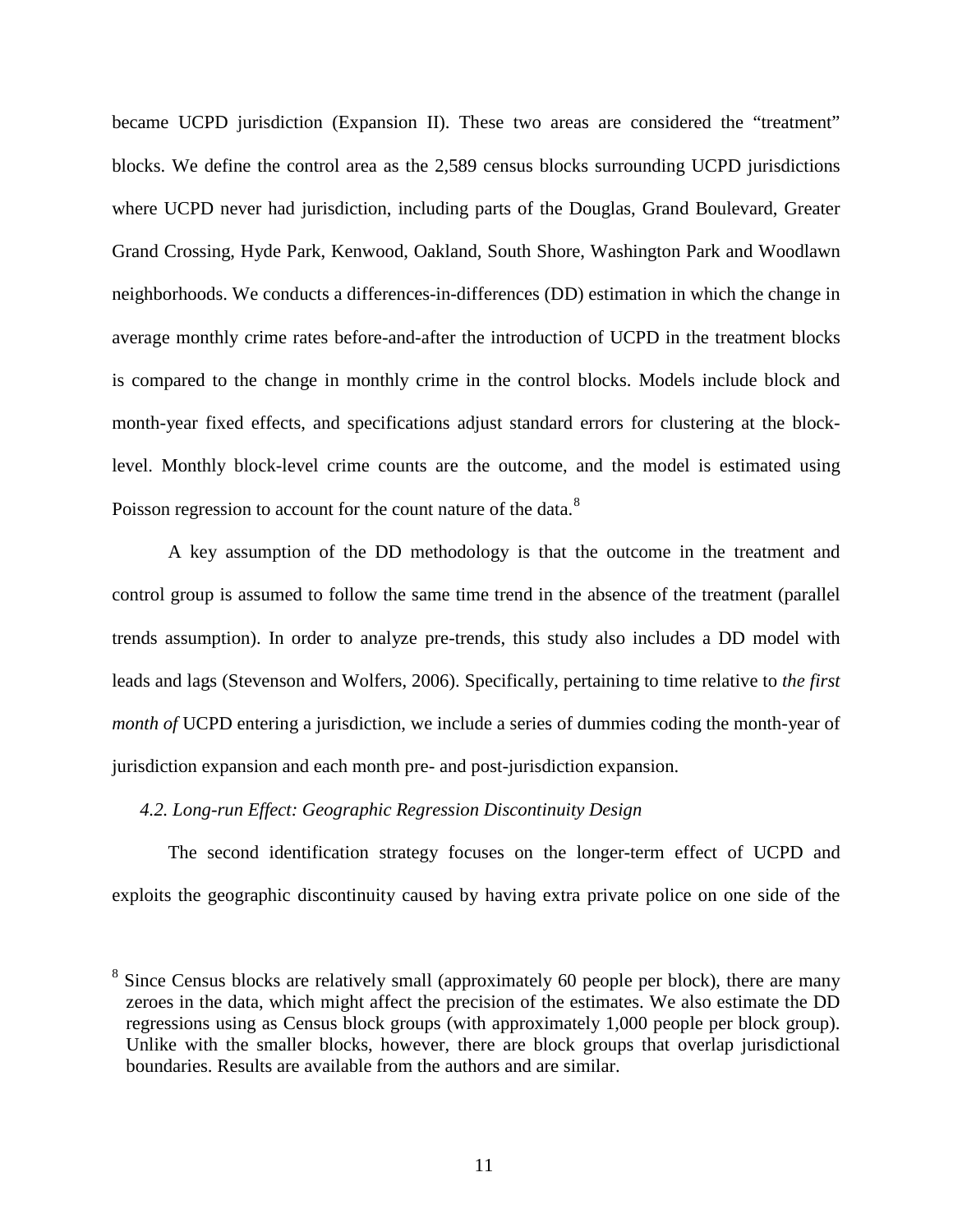patrol zone and not the other. If the UCPD impacts crime, we would expect to see different crime patterns in their patrol zone relative to areas outside of their patrol zone. However, simple comparisons of crime between the blocks patrolled by UCPD to those not controlled by UCPD may not reveal the true causal effect of police because of potentially unobserved differences in neighborhood characteristics between the two areas of the city. To mitigate bias that might arise due to omitted neighborhood characteristics, we adopt a regression discontinuity design that focuses on changes in crime immediately surrounding the UCPD patrol border, which in most cases, is miles away from the main campus.

The UCPD boundaries seem well-suited to this analytic strategy because they are precisely defined, known to the police and public, and not contiguous with any campus border, but are largely unrelated to neighborhood or other geographic boundaries that would potentially affect crime patterns. By focusing attention of border areas, we ensure that the "treated" areas with additional private police are as comparable as possible to the comparison areas with only traditional police. For example, the volume of unattended cars parked on the street is likely to affect the number of vehicle thefts that occur on a particular block, and this characteristic is unobserved and thus cannot be directly controlled in our analysis. While there may be significant differences on average in vehicular parking patterns around the UCPD campus versus the comparison neighborhoods, it seems less plausible that parking patterns would vary significantly between two blocks that are situated next to one another in the same neighborhood, but which lie of differing sides of the UCPD border. Thus, a comparison between two border blocks might potentially offer a better opportunity to obtain an unbiased estimate of the effect of the campus police. The GRD approach offers an opportunity to estimate such differences across a large number of blocks within a well-established statistical framework.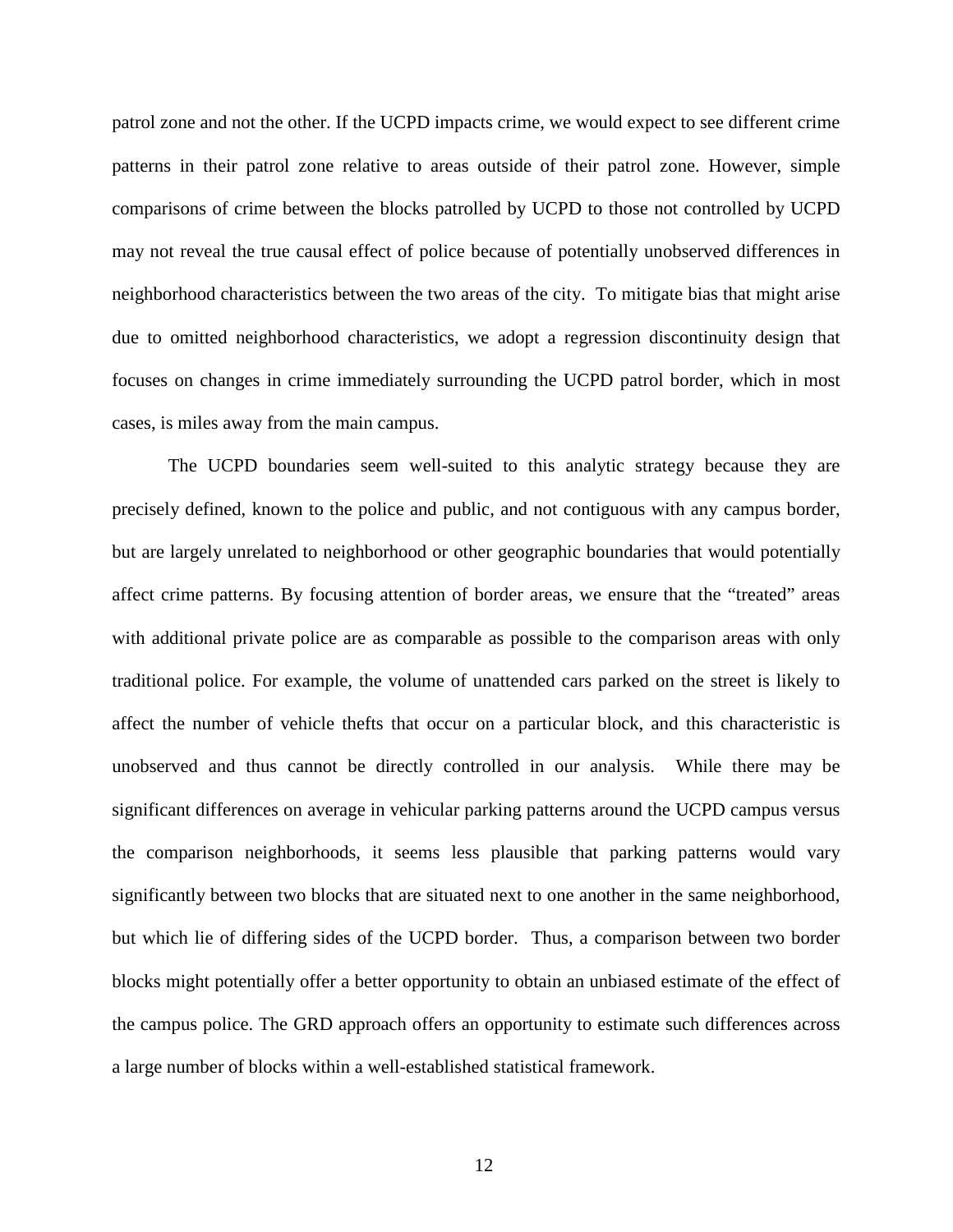In our context the running variable for the GRD design is distance to the border. We note, however, that unlike in the traditional RD design, in our case treatment (private police protection) and control status are not assigned by a scoring mechanism with a known functional form. Moreover, for the RD approach to recover the true causal effect of private police, we require that there be no geographic spillovers resulting from the existence of the boundary. If, for example, criminals concentrate just outside of the UCPD patrol boundary in an effort to avoid detection, the border area may provide a poor counterfactual for the amount of crime that would be expected in the UCPD area absent the UCPD, and we might overstate the impacts of private police.

We estimate the change in the crime at the discontinuity using regression methods typically applied to regression discontinuity modeling; in particular, we consider crime counts as an outcome and model these as a function of an indicator as to whether a block lies outside the UCPD boarder and additional controls, with the controls including functions capturing the distance to the border. We consider a range of alternative parameterizations of the model, including varying the degree of the polynomial in distance and applying local linear regression.

#### **5. Data**

Street-level crime incident data were taken from the publicly-available CPD Citizen Law Enforcement Analysis and Reporting (CLEAR) website [\(www.gis.chicagopolice.org\)](http://www.gis.chicagopolice.org/), which includes crime incidents from 2001 onwards reported to the police and geocoded to the closest block. Individual events are classified into crime categories by CPD. This study analyzes four major categories, following the Federal Bureau of Investigation's Uniform Crime Reporting Program — a sum of total reported crime; and the disaggregates of violent crime (including the Part 1 crimes of homicide, criminal sexual assault, robbery, and aggravated assault and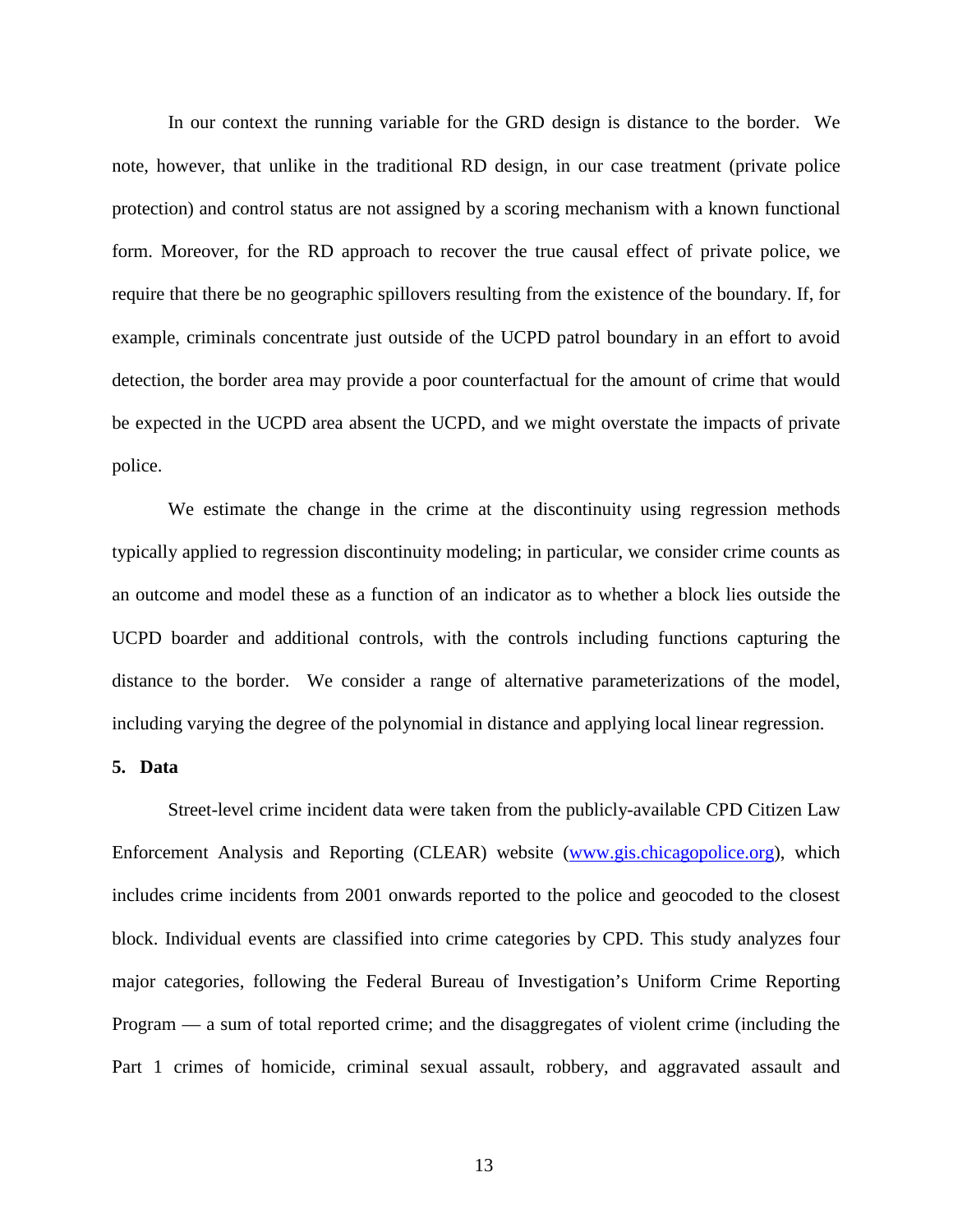burglary), property crime (including the Part 1 crimes of burglary, larceny, motor vehicle theft, and arson), and public violence (excluding all domestic violence, including all other Part I violent crimes and any other firearm-related crimes occurring outside of residences and businesses). The overall reported crime measure includes Part II less serious crimes. We also examined Part II crimes separately but decided against presenting the findings here since they are much more susceptible bias in reporting and recording [\(Gove, Hughes, and Geerken 1985\)](#page-25-20).

Street-level incident data were aggregated to the Census block level, and none of the blocks are split across both sides of the UCPD boundary. The comparison blocks are drawn from the community areas surrounding the UCPD jurisdiction most similar in character to Hyde Park, including Douglas, Grand Boulevard, Greater Grand Crossing, Kenwood, Oakland, South Shore, Washington Park and Woodlawn; blocks in Hyde Park that are not in the UCPD jurisdiction are also included in the comparison area. Data on block-level demographics, socio-economic characteristics, and population were taken from the 2000 and 2010 US Censuses, and linearly interpolated to generate annual estimates.

#### *5.1. Short-run Effect: Natural Experiment*

For the DD analysis, a block/month panel is built from January 2001 to December 2010, and the evolution of crime in the expansion areas is analyzed compared to control areas over time. The total analytical sample includes 2,772 census blocks; 2,589 blocks fall within the control group (the CPD-only patrol boundary) and 183 are in the treatment group (UCPD expansion I is 78 blocks and expansion II area is 105 blocks). Table 1 summarizes the characteristics of the UCPD and CPD blocks over the entire period investigated. On average, approximately 1.5 crimes are committed in the CPD Census blocks per month and 1.3 crimes are committed in the UCPD blocks. The household sizes and age and gender distributions are similar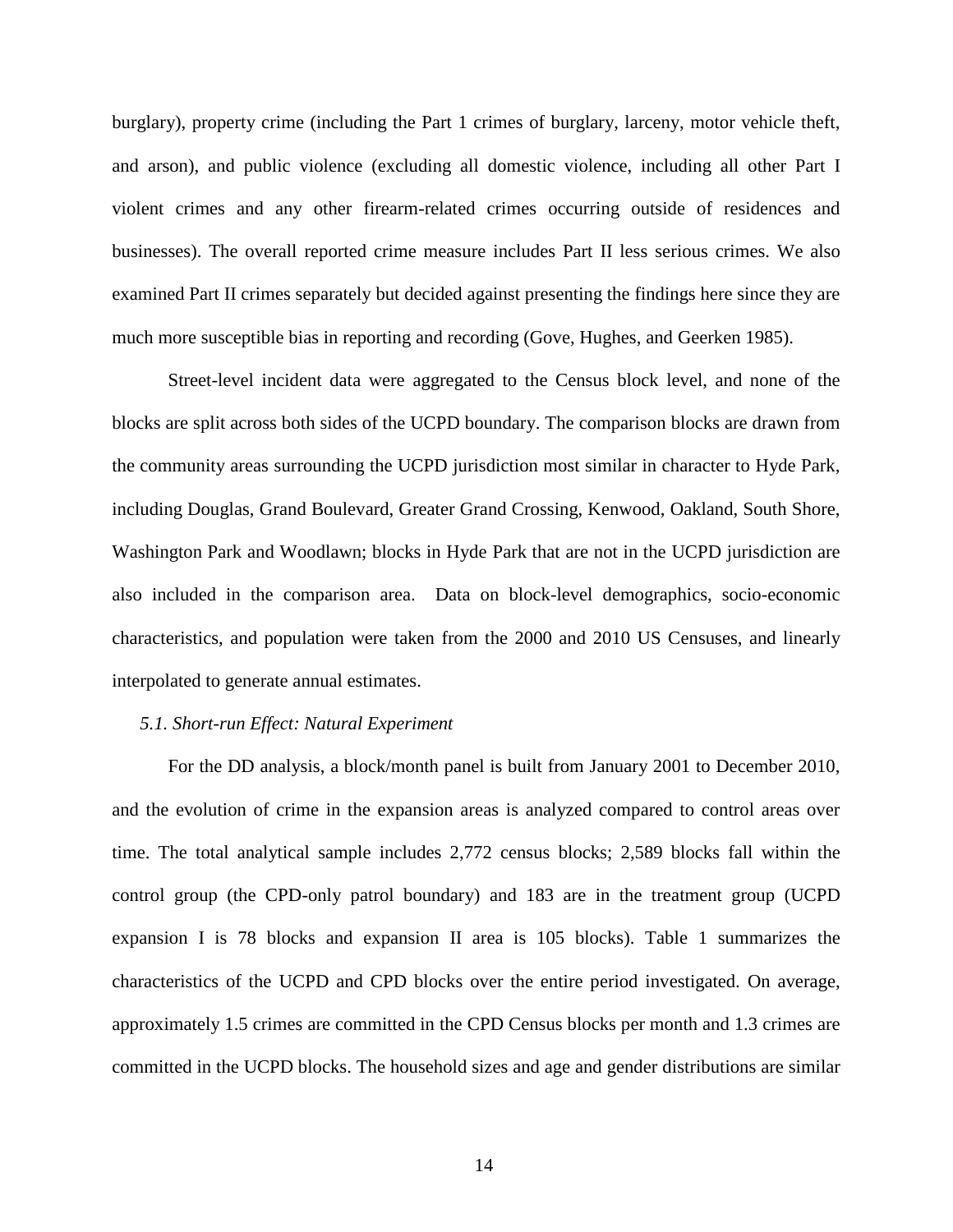between the two groups, but the population and ethnic distribution differ. Population per block is greater in the UCPD area and there is a greater proportion of blacks in the CPD area.

#### < **Table 1 here** >

Figure 2 illustrates crime trends for total crime in each of the two areas analyzed over the period investigated from January 2001 to December 2010. The thin vertical line indicates the timing of Expansion I (October 2001), and the thick vertical line indicates Expansion II (April 2004). Both jurisdictions have similar seasonal patterns of crime, and the difference between the two jurisdictions narrowed over the period investigated. Importantly for the DD design, the crime pre-trends appear to be similar between the two groups.

#### < **Figure 1 here** >

#### *5.2. Long-run Effect: Geographic Regression Discontinuity Design*

For the GRD analysis, the data is pooled into a single cross-section of blocks by summing the number of crimes committed within each block over the period April 2004 and May 2012. This means the GRD analysis is based on only the period after the phased in expansion so that there are no jurisdictional changes during our observation period.

Table 2 presents summary statistics describing the demographic characteristics of the UCPD blocks based upon 2010 Census data. We also report RD estimates of the change in each demographic characteristic at the boundary, along with each estimate's associated standard error and p-value. There are few differences in the race or other demographics of the resident population, their income, or housing characteristics comparing the UCPD blocks to nearby blocks outside of the patrol zone. Where differences exist, in practical terms the disparities are small. Because of the large number of tested characteristics, even absent any true discontinuities, some statistically significant coefficients may arise due to chance alone when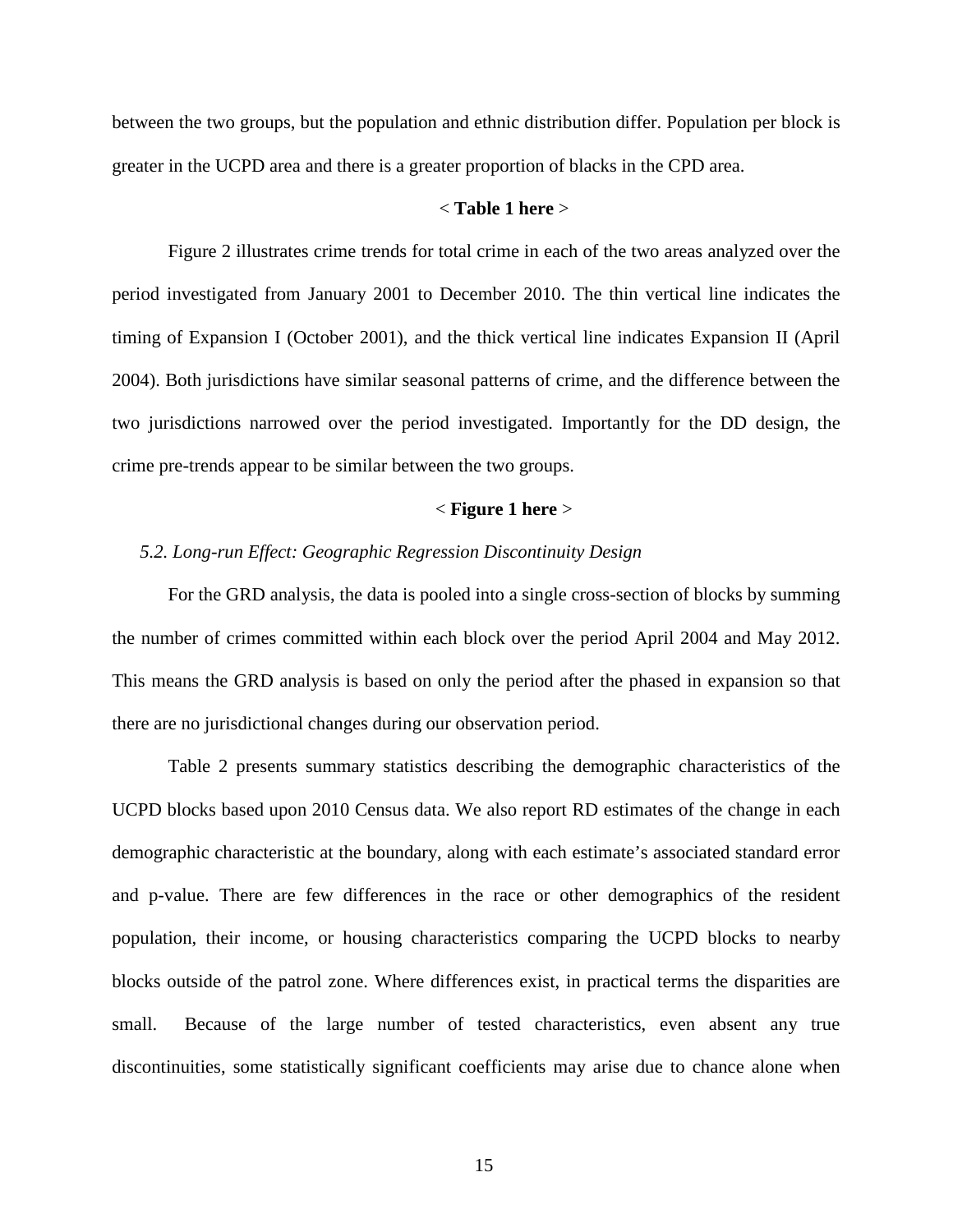using conventional significance levels. If the UCPD areas do not differ systematically from the control areas at the discontinuity, then the p-values of the differences in characteristics should be uniformly distributed, and an omnibus Kolmogorov-Smirnov test for balance across the full set of characteristics listed in the table fails to reject the null hypothesis of balance  $(p=0.99)$ . This suggests the CPD blocks near the boundary are similar to UCPD blocks near the boundary.

#### < **Table 2 here** >

#### **6. Results**

#### *6.1. Short-run Effect: Natural Experiment*

Results of our DD regressions analyzing the effect of the UCPD on total crime and then separately by crime type are presented in Table 3. The first column indicates that there was no statistically significant effect on monthly crime identified in the areas annexed by the UCPD. When estimating the effect on violent, property and other crimes separately, the difference in the logs of expected counts is found to be similar between the CPD-only blocks and UCPD blocks, holding all else constant in the model. Lastly, focusing on any violent crime occurring out in public, results indicate the effect of UCPD is statistically insignificant. When analyzing the effect of each expansion area separately, results are consistent with the main findings, and no statistically significant impacts are apparent.

#### < **Table 3 here** >

We next replicate the previous DD analyses but this time consider lead and lag effects of expanding jurisdiction. Including leads allows us to observe potential confounding effects of preexisting trends and test for possible endogeneity in jurisdiction expansion, and examining lags offers an opportunity to more finely assess the dynamics of post-expansion crime. One month pre-expansion is the excluded dummy for each expansion area and is set equal to zero in our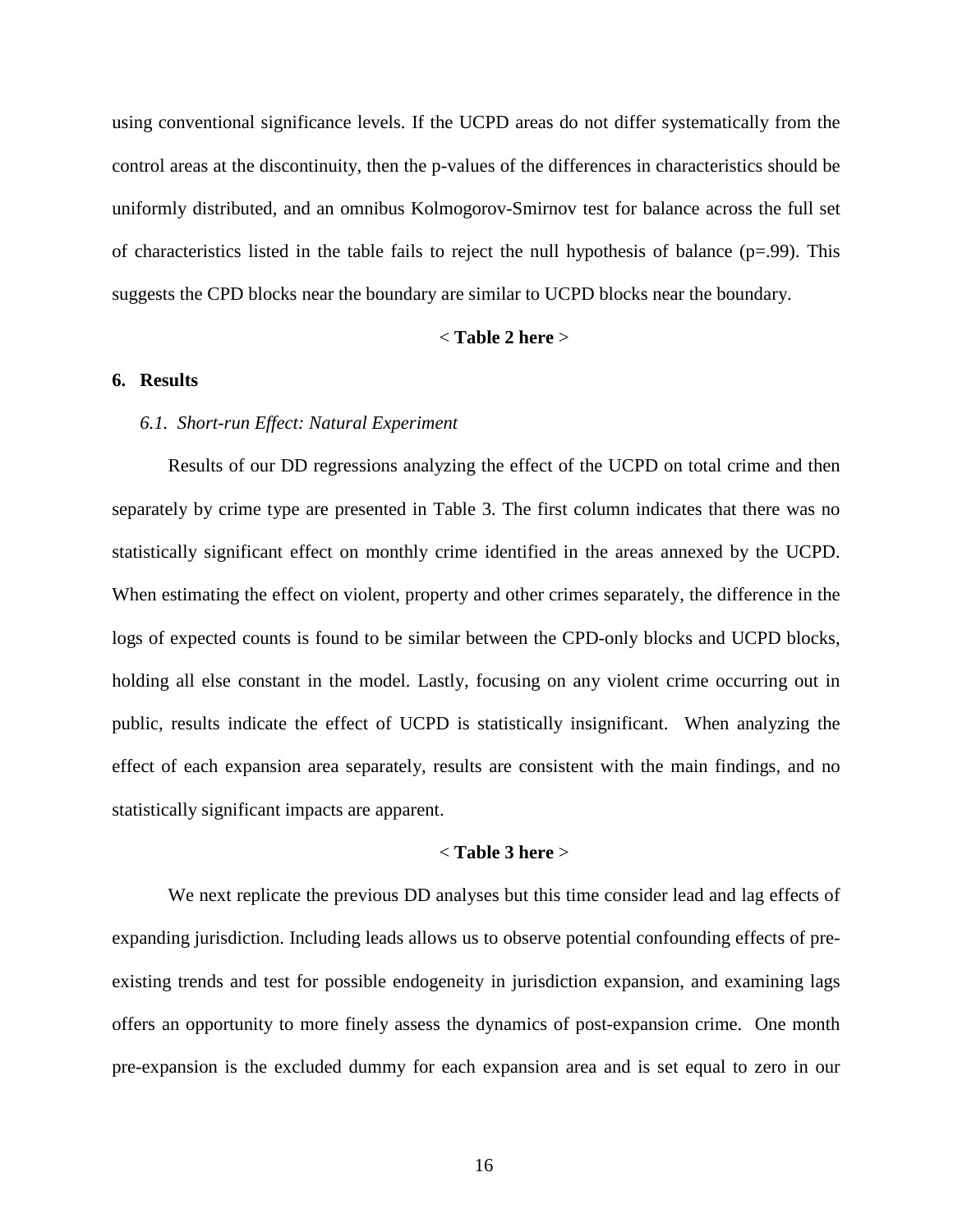presentation of results (Figure 3). We present point estimates as the dashed line and the 95 percent confidence interval in the solid lines.

#### < **Figure 3 here** >

These trends support the findings reported in Table 3 of no statistically significant impact additional private police on crime in the short- to medium-run. Crime begins to trend downward in the treated areas approximately 80 months from jurisdiction expansion, although these shifts are not statistically measurable. To the extent that private police impact crime, such impacts may only be discernable over the longer-term. For this analysis we turn to the GRD results.

*6.2. Long-run Effect: Geographic Regression Discontinuity Design*

Given the similarities in demographics and other characteristics of the blocks immediately beyond the UCPD border to those areas within the border (Table 2), absent any long-run impact of private police on crime, we might expect crime rates to be similar across the two areas as well. Figure 4 shows the relationship between average block distance to the boundary and the total number of violent crimes over the period of investigation, along with the polynomials of best fit. As the figure shows, there is a higher density of crimes just beyond the UCPD border. There is no simple explanation for the drop in crime observed at the boundary other than the fact that areas within the boundary are patrolled by extra private police.

#### < **Figure 4 here** >

Results of our GRD regressions analyzing the effect of a block residing on the UCPD side of a border on four categories of crime are presented in Table 4. For our baseline model we include no demographic controls but account for distance to the border using local linear regression, which is known to have superior boundary properties. The treatment variable indicates being outside of the UCPD patrol area, so a positive estimate indicates a reduction in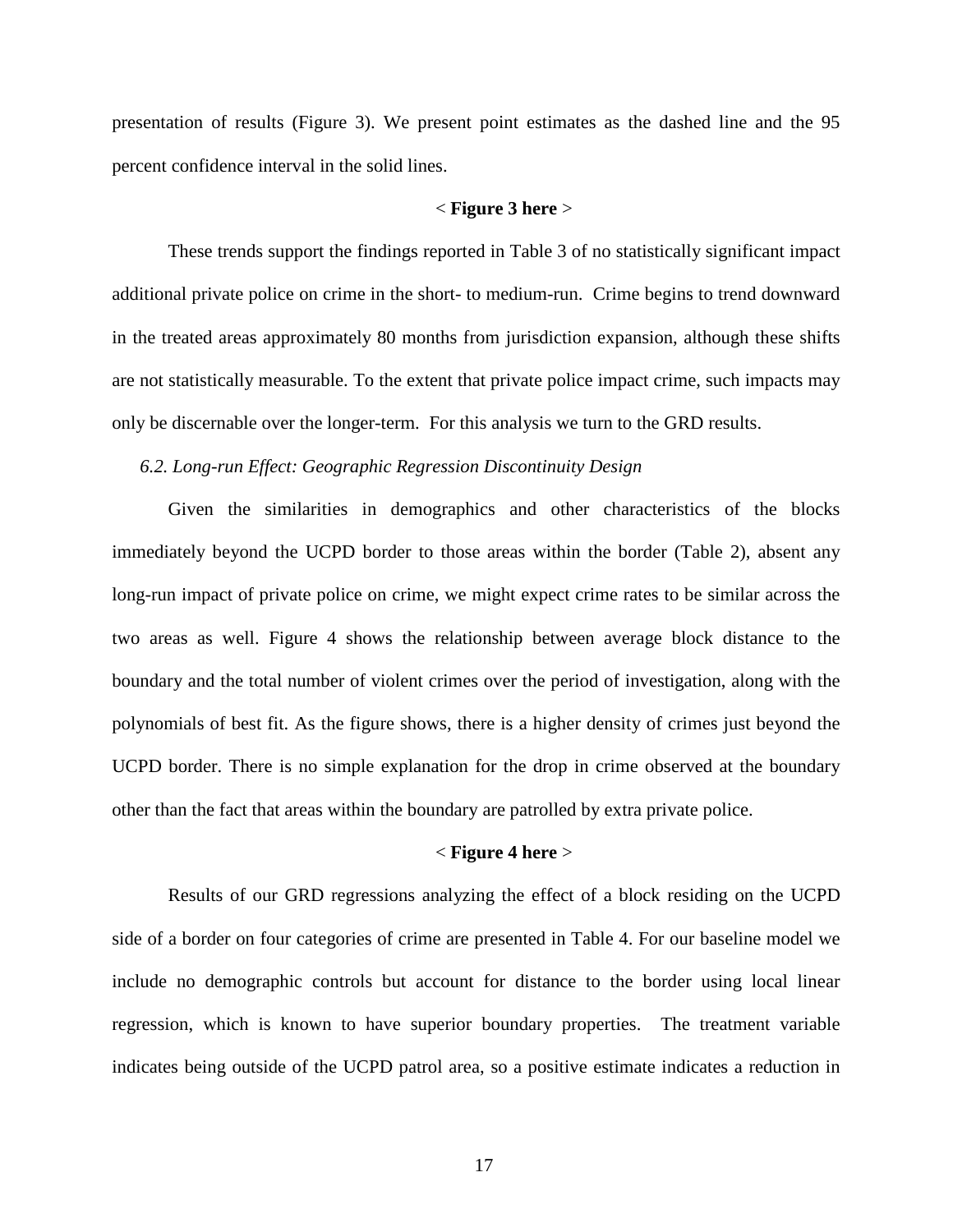crime from the UCPD. Results are statistically significant and indicate that CPD blocks had 68.7 more crimes than UCPD blocks in total over eight years, from April 2004 through May 2012, which corresponds to 55% more crime (mean number of crimes per year in the UCPD and CPD patrol zones were 126 and 162, respectively). There was also a statistically significant impact on violent crime at the 1% level, such that there were 9.7 more violent crimes per block on the CPD side, which represents 63% fewer violent crimes (mean number of violent crimes in UCPD and CPD patrol zones was 11 and 17, respectively). Overall, it does not appear that the UCPD had a statistically significant impact on property crime or violent crime committed only in the public space, athough the point estimates suggest potentially large impacts on these crimes in a practical sense. On an annual basis, blocks within the UCPD patrol boundaries had an average of 8.5 fewer crimes per year, of which 1.2 were violent crimes.

#### < **Table 4 here** >

Table 5 demonstrates that these findings are robust to a number of logical specification changes to the RD design. Specification 1 estimates the same model using logged crime and finds similar results. Controlling for a multitude of socio-economic characteristics (column 2), results become only marginally significant for total crime, yet remain statistically significant for violent crimes at the 1% level; there were approximately 9 more violent crimes per block in the CPD area. The robust model, which generates confidence intervals robust to differing bandwidth choices for the local polynomial regression according to the procedure of Calonico, Cattaneo and Titiunik (2014), indicates an even greater effect of UCPD than found in the base model. The impact of UCPD was 83.2 fewer crimes per block overall, and a statistically significant fewer 11.3 violent crimes per block on the UCPD side of the border.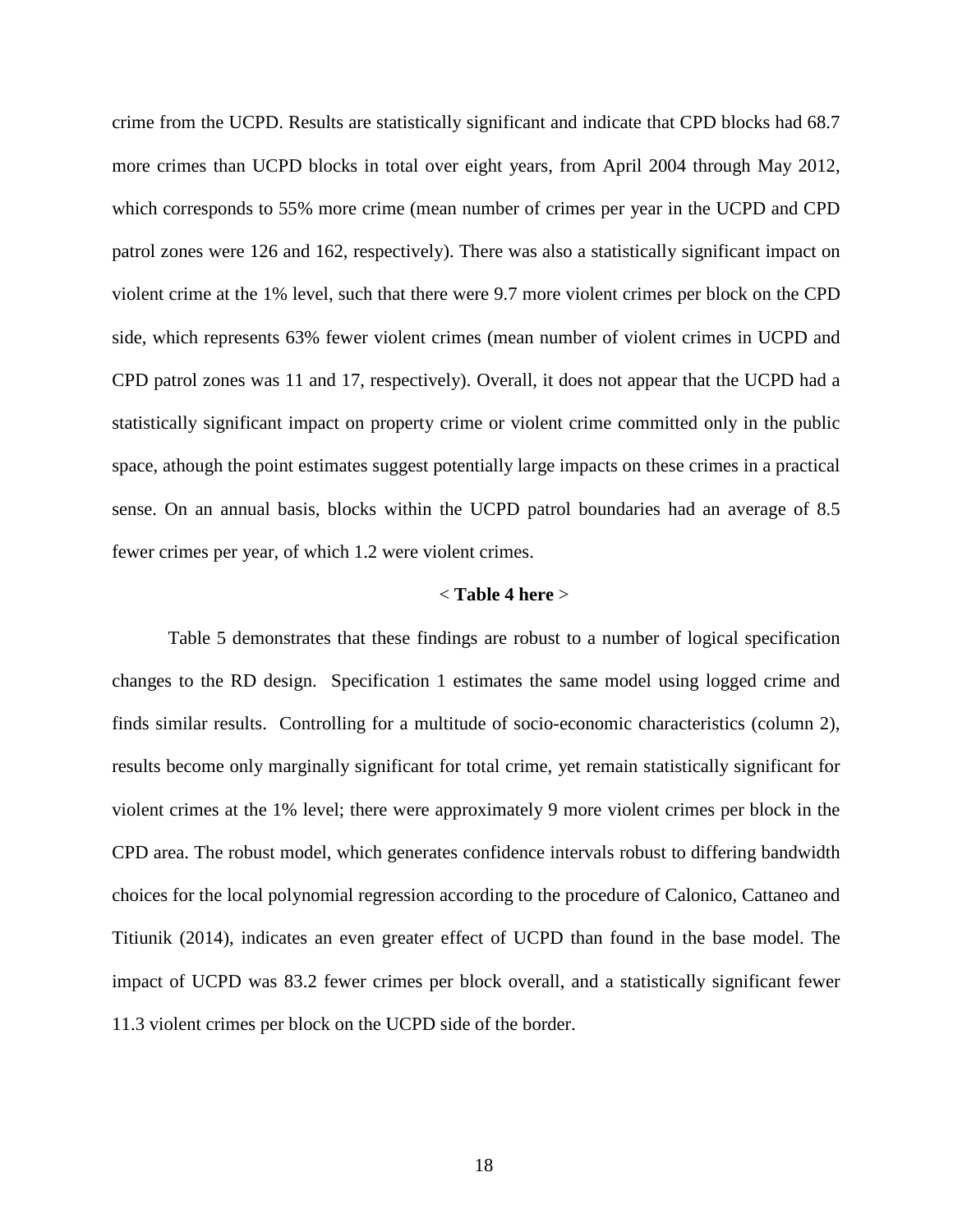Specifications 4 and 5 use conventional polynomials rather than local linear regression to account for distance and yield similar results. In Specification 6, we estimates a "donut"-RD design by omitting blocks less than 50 meters from the border, while in Specification 7, we only include blocks within 400 meters of the border in the analysis, ensuring identification comes solely through areas near to the border. In both cases the estimated impacts for overall and violent crime remain qualitatively similar, although the smaller number of observations in these specifications render the estimates appreciably less precise. Finally, in Specification 8 we measure distance based upon block centroids versus block edges, and again observe large impacts on overall and violent crime. Across the various specifications we see consistent evidence that private police reduce violent crime, and some evidence of an impact of overall crime.

#### < **Table 5 here** >

To put these magnitudes in perspective, we can roughly equate the impacts above to elasticities of police with respect the crime, the conventional metric reported in studies of the effects of police. Although precise manpower data for the UCPD over the entire period are elusive, in 2014 the UCPD had around 92 FTE and 3 PTE working within its 6.5 mile jurisdiction in 2014, which represents an approximate doubling of police presence relative to neighboring areas of the city, assuming no crowding out. Then, these effects translate to an elasticity of overall crime with respect to police of about -0.7, and a violent crime elasticity of - 0.9, somewhat higher than the elasticities estimated for conventional police.

#### **7. Conclusions**

This study uses two approaches to examine the impact of a privately-funded police force on neighborhood safety – a natural experiment in which the authority of the University of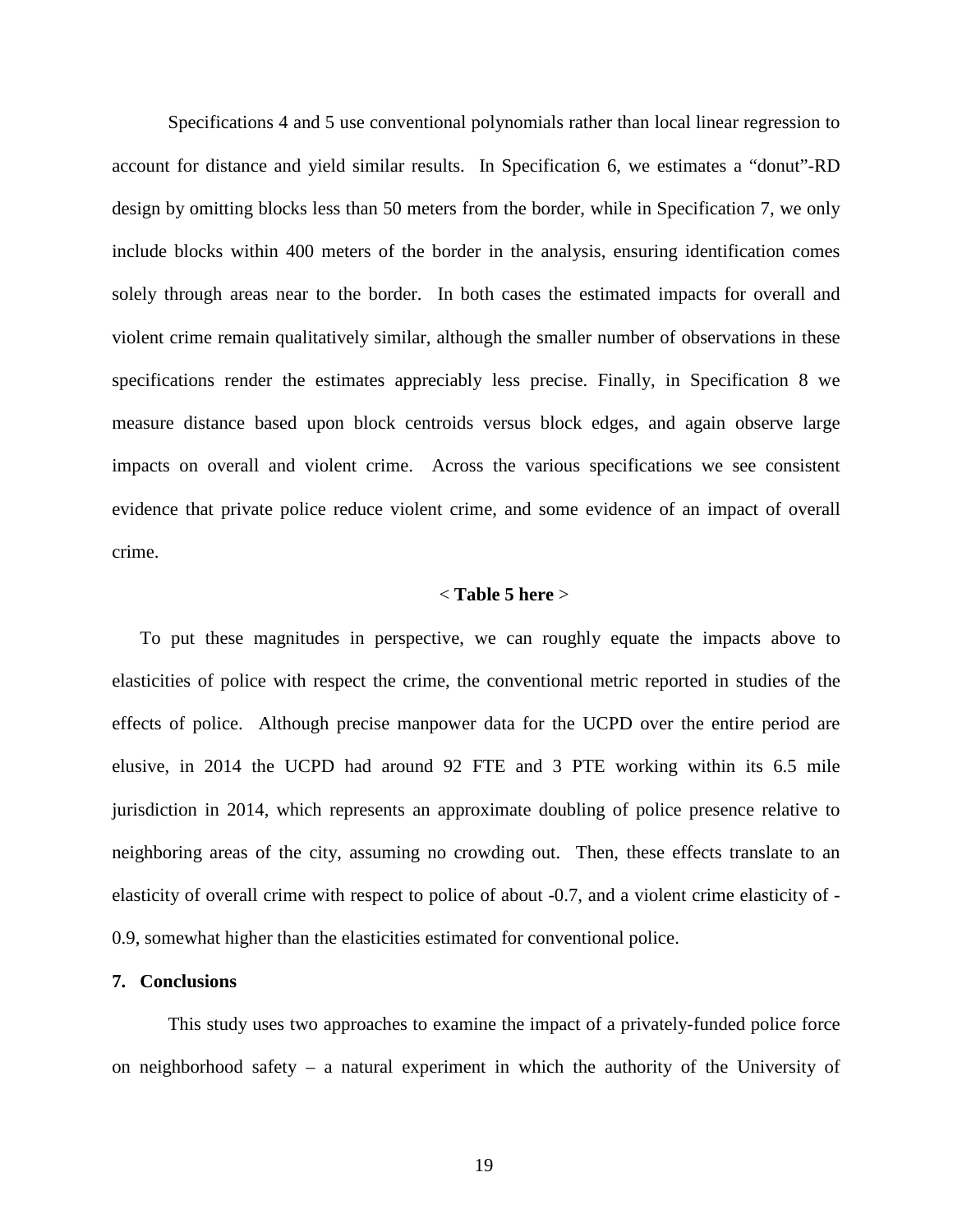Chicago Police Department expanded jurisdictional boundaries in 2001 and 2004 to capture the short-term effect of their expansion on crime, and a geographic regression discontinuity approach to capture the longer-term effect. Evidence from the natural experiment indicated no short-term reductions in crime were associated with the expansion of UCPD. Using the GRD approach, this study finds that the UCPD had a positive longer-term impact on crime, with violent crime being particularly impacted.

We offer several potential explanations for these contradictory findings across our two research designs. First, there could be a substitution effect with the private police simply replacing the public police services in the new area in the short run. Second, there could be a substitution effect with other forms of self-protection (such as alarms, private guards, or selective avoidance/seeking of crime-prone/improbable areas), such that households and businesses reduced spending in security when UCPD expanded. Third, and perhaps most likely, there may be a long delay of the effect of the extra police on crime because it takes a long time to change the crime dynamics of neighborhoods.

This study demonstrates that investment in campus security can have a meaningful impact on serious crime in surrounding areas over a long-run. Hiring additional campus law enforcement personnel can be an effective way to protect students, faculty, and the community at large. It is not, however, a silver bullet. Results of the event study exploiting the natural experiment indicate it may take time for the presence of additional police officers to have an impact, or at least time for the department to meaningfully 'expand'. In Chicago, crime rates in the UCPD expansion zones only began decreasing several years after coming under the campus police department's jurisdiction.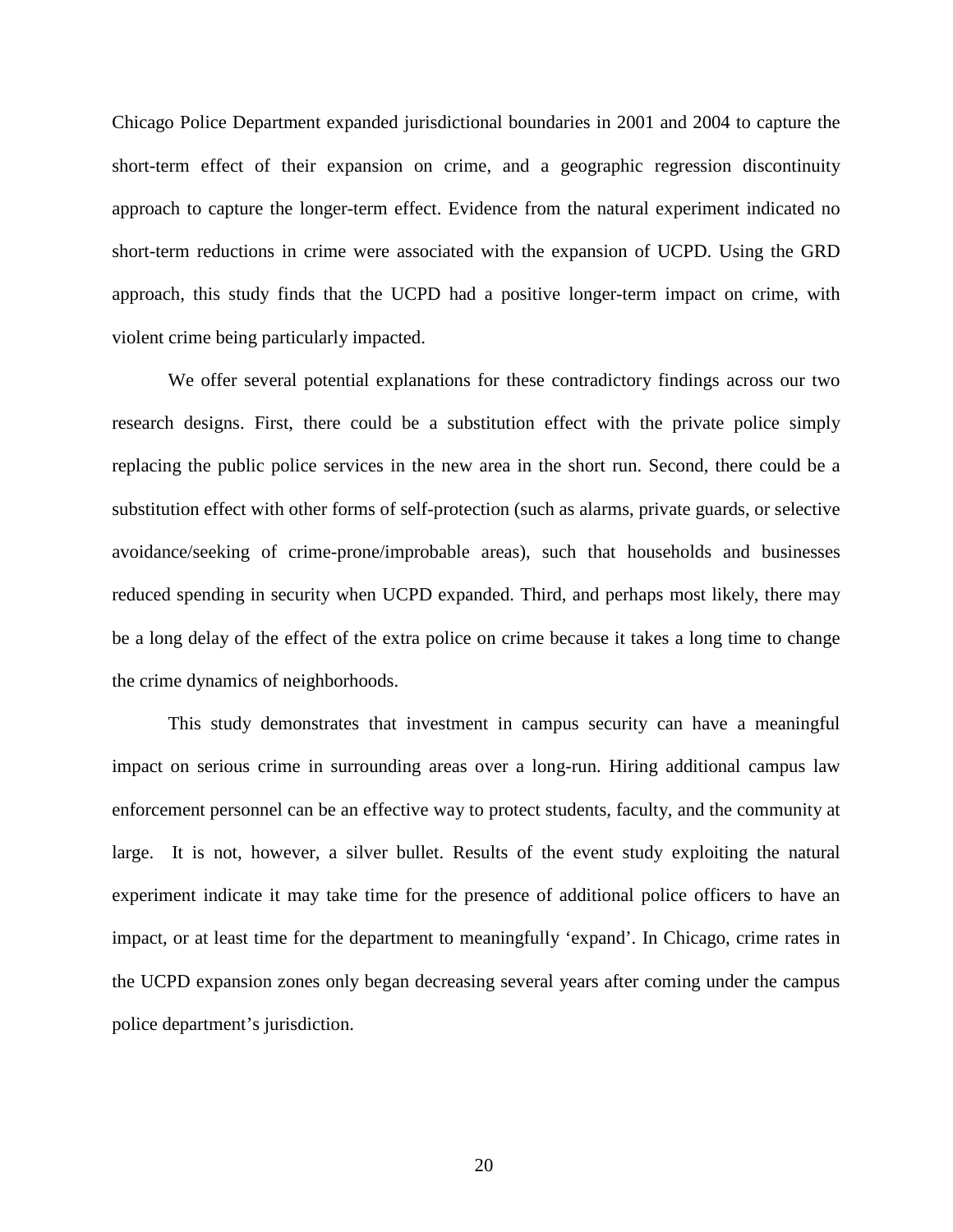Crime and violence occur on all college campuses: large and small, public and private, urban and rural. The context of the University of Chicago, though, is decidedly urban, which may be important for the implications of our results. In fact, of the ten universities with the most sworn officers, eight are in urban areas: Washington D.C., Philadelphia, Newark, Atlanta, and Nashville (Reaves, 2008), all of which have crime rates well above the national average. In these cities, and others, where local police departments are particularly overburdened, larger and more professional university police departments can significantly reduce campus and community crime.

Our analysis also connects with the extensive popular discussion and academic debate surrounding the problem of crime and violence at institutions of higher education. Over the past few decades, the nature of the discourse has changed, as campus crime has evolved into a major social issue, requiring federal and state political action [\(Sloan and Fisher](#page-26-19) 2010). Colleges and universities face pressure from governments, students, and activist organizations to ensure campus safety. Campus law enforcement agencies are a central component of crime reduction efforts, yet the effect of campus law enforcement agencies on campus crime and violence has received scant attention in the empirical literature.

The University of Chicago's experience shows that campus law enforcement may be a cost-effective means of addressing crime and violence in higher education settings. The implications of these findings may be particularly important as Congress turns their eyes once again towards campus safety and crime prevention. In the UCPD's jurisdiction, only thirty-four percent of violent crimes occurred on campus. The University of Chicago is not an outlier in this respect, as nationwide, more crimes involving college students occur off-campus than on.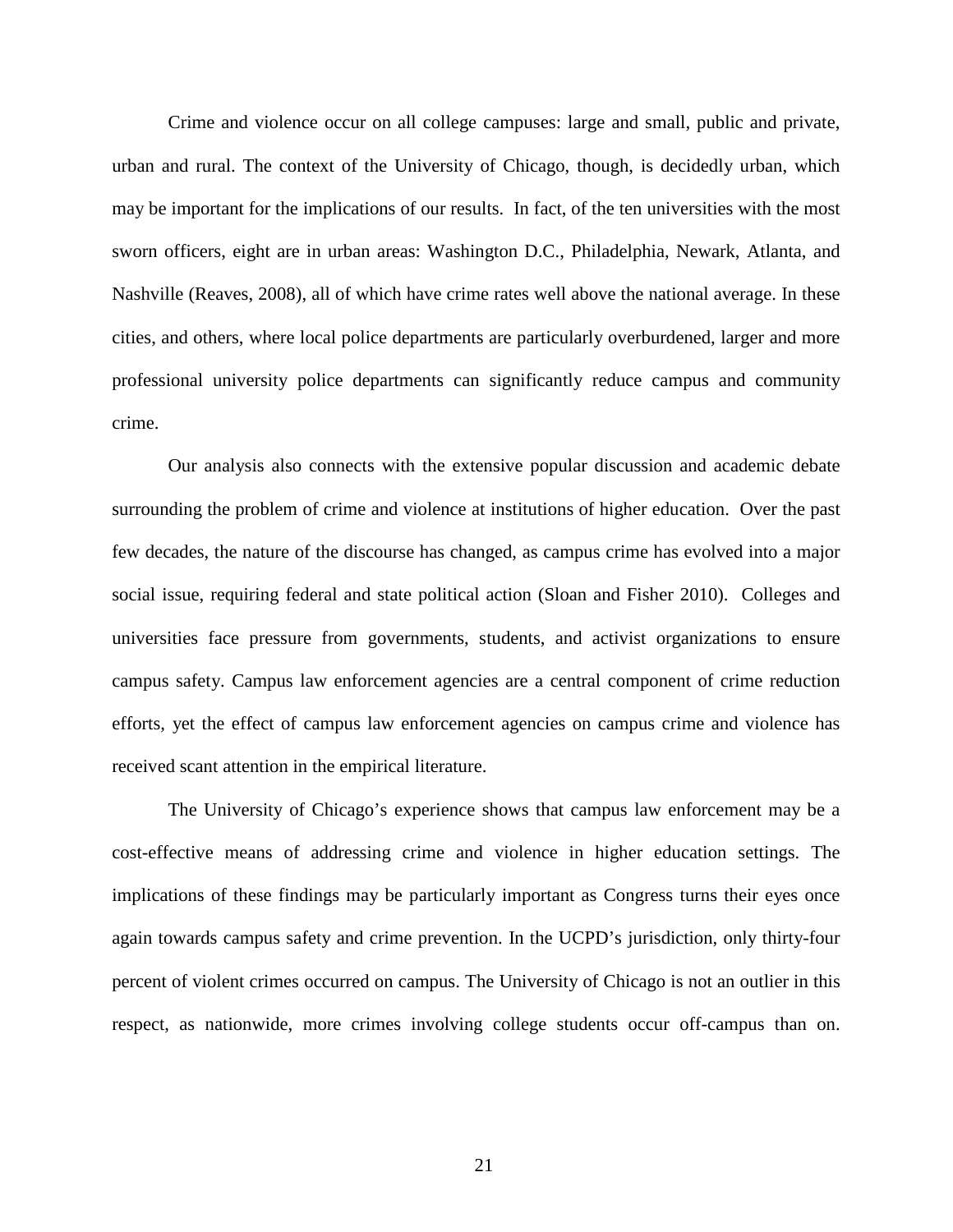Expanding the jurisdiction of campus police departments, and allowing officers to patrol beyond their borders, may, therefore, be integral to their success.

More broadly, our research suggests that private police can be as effective at crime control as traditional police, at least in some circumstances. Additional efforts to rigorously measure the impacts of private police are warranted so as to allow us to better identify the contexts in which private police matter most for public safety.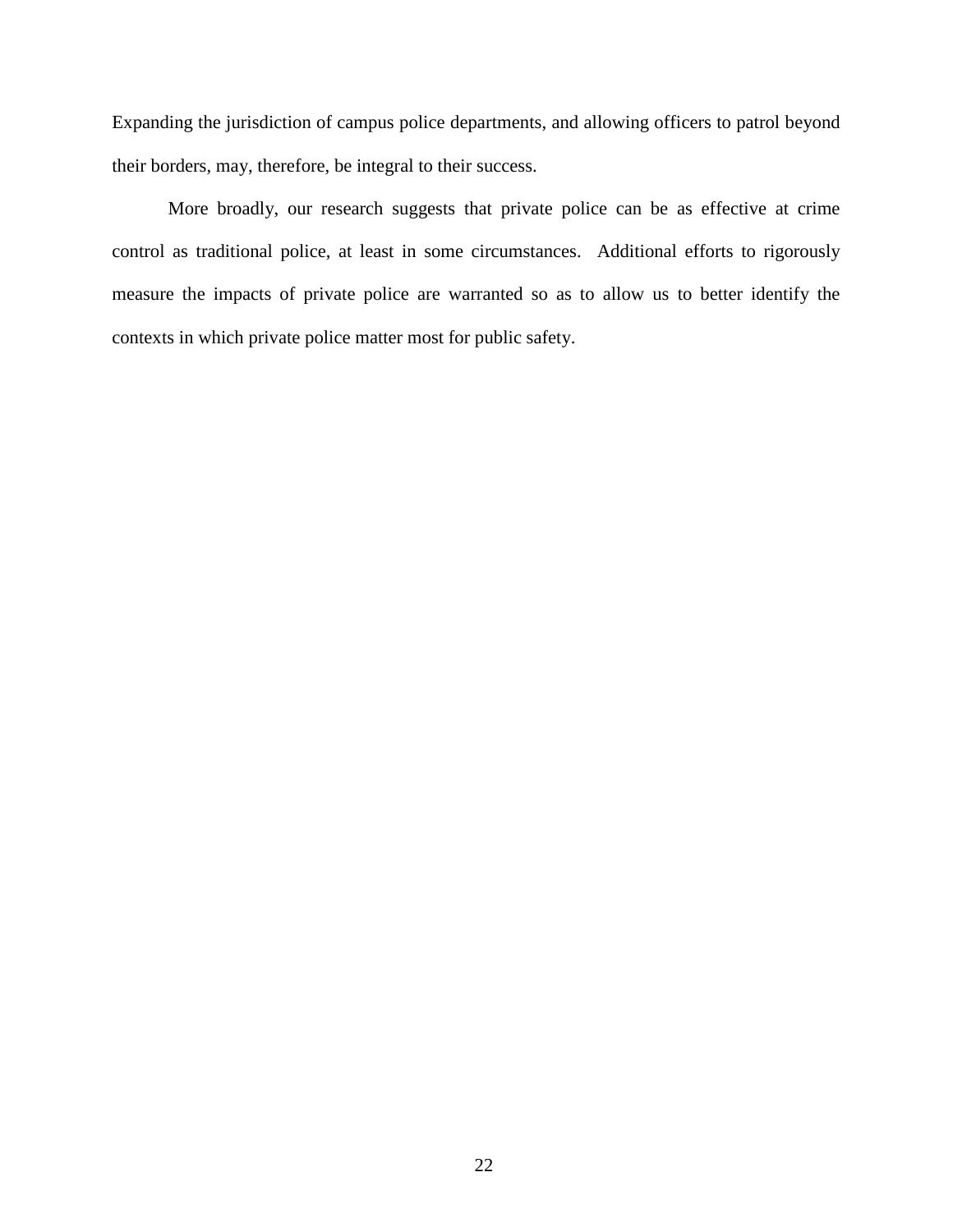#### **References**

- <span id="page-25-11"></span>Becker, Gary S. 1993. "Nobel lecture: The economic way of looking at behavior." *Journal of political economy*:385-409.
- <span id="page-25-0"></span>Brooks, Leah. 2008. "Volunteering to be taxed: Business improvement districts and the extragovernmental provision of Public Safety." *Journal of Public Economics* 92:388-406.
- <span id="page-25-14"></span>Buonanno, Paolo, and Giovanni Mastrobuoni. 2012. "Police and crime: Evidence from dictated delays in centralized police hiring."
- <span id="page-25-9"></span>Bureau of Labor Statistics. 2013. "Occupational Employment and Wages, May 2013."
- <span id="page-25-3"></span>Chalfin, Aaron, and Justin McCrary. 2013. The effect of police on crime: New evidence from US cities, 1960-2010. National Bureau of Economic Research.
- <span id="page-25-2"></span>Chicago Tribune. 2014. "Crime in Chicagoland." [http://crime.chicagotribune.com/chicago/community/hyde-park.](http://crime.chicagotribune.com/chicago/community/hyde-park)
- <span id="page-25-12"></span>Cook, Philip J. 1986. "The demand and supply of criminal opportunities." *Crime and justice*:1- 27.
- <span id="page-25-1"></span>Cook, Philip J., and John MacDonald. 2011. "Public Safety Through Private Action: An Economic Assessment of BIDS." *The Economic Journal* 121:445-462.
- <span id="page-25-13"></span>Corman, Hope, and H Naci Mocan. 1996. A time-series analysis of crime and drug use in New York City. National Bureau of Economic Research.
- <span id="page-25-6"></span>D'Alessio, Stewart J, David Eitle, and Lisa Stolzenberg. 2005. "The impact of serious crime, racial threat, and economic inequality on private police size." *Social Science Research* 34 (2):267-282.
- <span id="page-25-15"></span>Di Tella, Rafael, and Ernesto Schargrodsky. 2004. "Do police reduce crime? Estimates using the allocation of police forces after a terrorist attack." *The American Economic Review* 94 (1):115-133.
- <span id="page-25-17"></span>Draca, Mirko, Stephen Machin, and Robert Witt. 2011. "Panic on the streets of london: Police, crime, and the july 2005 terror attacks." *The American Economic Review*:2157-2181.
- <span id="page-25-18"></span>Evans, William N, and Emily G Owens. 2007. "COPS and Crime." *Journal of Public Economics* 91 (1):181-201.
- <span id="page-25-20"></span>Gove, Walter R, Michael Hughes, and Michael Geerken. 1985. "Are Uniform Crime Reports A Valid Indicator Of The Index Crimes? An Affirmative Answer With Minor Qualifications\*." *Criminology* 23 (3):451-502.
- <span id="page-25-10"></span>Janosik, Steven M, and Dennis E Gregory. 2003. "The Clery Act and its influence on campus law enforcement practices." *Journal of Student Affairs Research and Practice* 41 (1):182-199.
- <span id="page-25-4"></span>Joh, Elizabeth E. 2005. "Conceptualizing the private police." *Utah L. Rev.*:573.
- <span id="page-25-5"></span>Jones, Trevor, and Tim Newburn. 1999. "Urban Change and Policing: Mass Private Property Re-Considered." *European journal on criminal policy and research*.
- <span id="page-25-7"></span>Kakalik, James S, and Sorrel Wildhorn. 1971. "Private Police in the United States."
- <span id="page-25-8"></span>Kempa, Michael, Philip Stenning, and Jennifer Wood. 2004. "Policing Communal Spaces A Reconfiguration of the 'Mass Private Property'Hypothesis." *British Journal of Criminology* 44 (4):562-581.
- <span id="page-25-16"></span>Klick, Jonathan, and Alexander Tabarrok. 2005. "Using Terror Alert Levels to Estimate the Effect of Police on Crime\*." *Journal of Law and Economics* 48 (1):267-279.
- <span id="page-25-19"></span>Larson, Jordan. 2012. "A brief history of the UCPD." *Chicago Maroon*, March 25, 2012. [http://chicagomaroon.com/2012/05/25/a-brief-history-of-the-ucpd/.](http://chicagomaroon.com/2012/05/25/a-brief-history-of-the-ucpd/)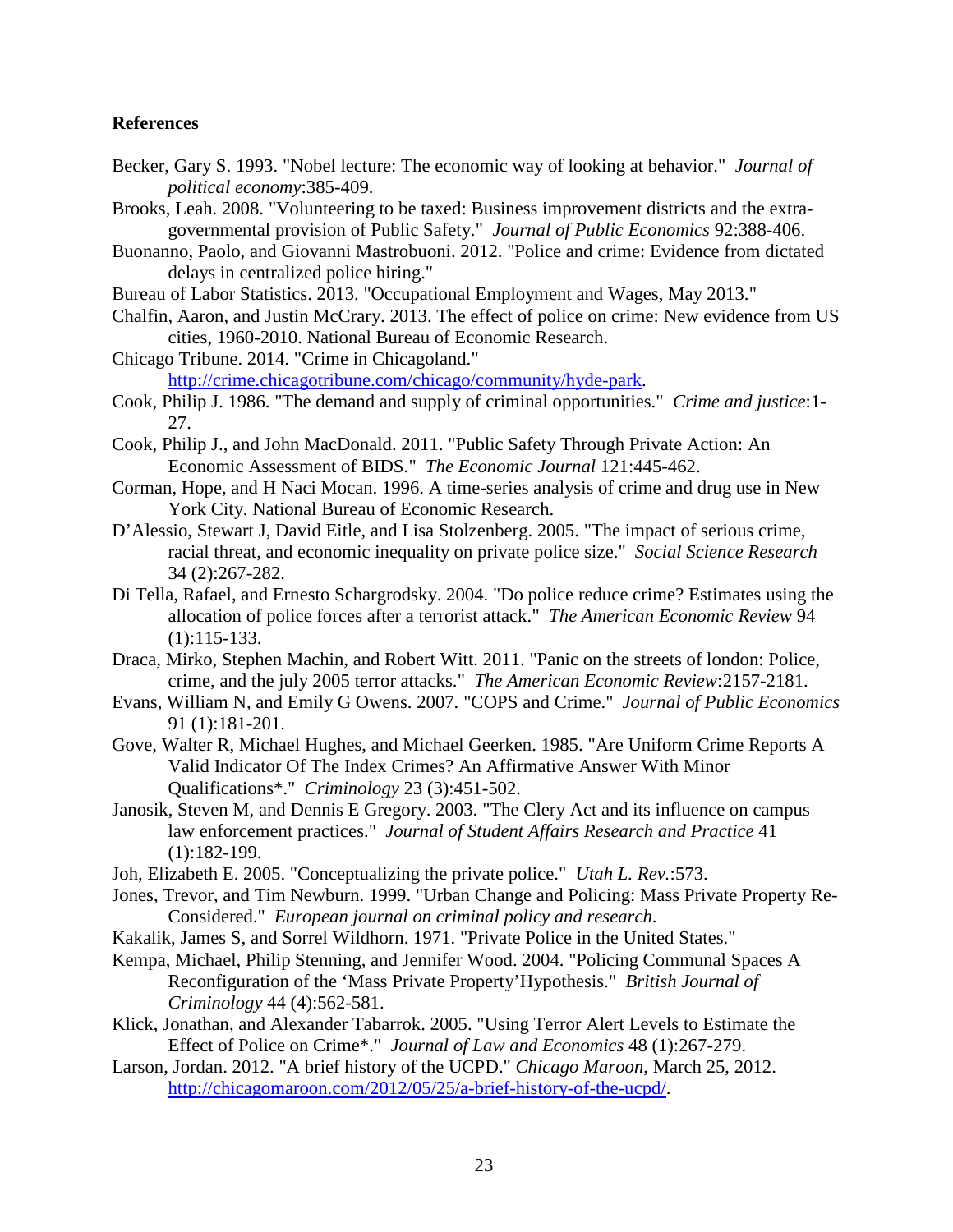- <span id="page-26-16"></span>Levitt, Steven D. 1997. "Using electoral cycles in police hiring to estimate the effect of police on crime." *The American Economic Review*:270-290.
- <span id="page-26-17"></span>Levitt, Steven D. 2002. "Using electoral cycles in police hiring to estimate the effects of police on crime: Reply." *American Economic Review*:1244-1250.
- <span id="page-26-1"></span>MacDonald, John, Daniela Golinelli, Robert J Stokes, and Ricky Bluthenthal. 2010. "The effect of business improvement districts on the incidence of violent crimes." *Injury prevention* 16 (5):327-332.
- <span id="page-26-0"></span>MacDonald, John, Jonathan Klick, and Ben Grunwald. 2012. "The Effect of Privately Provided Police Services on Crime." *Available at SSRN 2171038*.
- <span id="page-26-15"></span>Marvell, Thomas B, and Carlisle E Moody. 1996. "Specification Problems, Police Levels, And Crime Rates\*." *Criminology* 34 (4):609-646.
- <span id="page-26-18"></span>McCrary, Justin. 2002. "Using electoral cycles in police hiring to estimate the effect of police on crime: Comment." *American Economic Review*:1236-1243.
- <span id="page-26-7"></span>Nalla, Mahesh K, and Cedrick G Heraux. 2003. "Assessing goals and functions of private police." *Journal of Criminal Justice* 31 (3):237-247.
- <span id="page-26-2"></span>Northwestern Univeristy Center for Healthcare Equity. 2011. "Demographics." [http://chicagohealth77.org/characteristics/demographics/.](http://chicagohealth77.org/characteristics/demographics/)
- <span id="page-26-14"></span>Peak, Kenneth J, Emmanuel P Barthe, and Adam Garcia. 2008. "Campus Policing in America A Twenty-Year Perspective." *Police Quarterly* 11 (2):239-260.
- <span id="page-26-13"></span>Reaves, Brian A. 2008. *Campus law enforcement, 2004-05*: US Department of Justice, Office of Justice Programs.
- <span id="page-26-12"></span>Savas, E.S. 1987. "Privatization and Prisons." *Vanderbilt L. Rev.* 40.
- <span id="page-26-5"></span>Shearing, Clifford D, and Philip C Stenning. 1981. "Modern private security: its growth and implications." *Crime and justice*:193-245.
- <span id="page-26-8"></span>Shearing, Clifford D, and Philip C Stenning. 1983. "Private security: implications for social control." *Social Problems*:493-506.
- <span id="page-26-11"></span>Sklansky, David A. 1999. "The Private Police." *UCLA L. Rev.* 1165.
- <span id="page-26-19"></span>Sloan, John J., and Bonnie S. Fisher. 2010. *The Dark Side of the Ivory Tower: Campus Crime as a Social Problem*: Cambridge University Press.
- <span id="page-26-9"></span>Spitzer, Steven, and Andrew T Scull. 1977. "Privatization and capitalist development: the case of the private police." *Social Problems*:18-29.
- <span id="page-26-3"></span>Stenning, Philip C. 2000. "Powers and accountability of private police." *European journal on criminal policy and research* 8 (3):325-352.
- <span id="page-26-6"></span>University of Chicago Department of Safety and Security. 2013. 2012 Annual Report. Chicago: University of Chicago.
- <span id="page-26-10"></span>Wakefield, Alison. 2002. "The public surveillance functions of private security." *Surveillance & Society* 2 (4).
- <span id="page-26-4"></span>Wakefield, Alison. 2008. "Private policing: a view from the mall." *Public administration* 86 (3):659-678.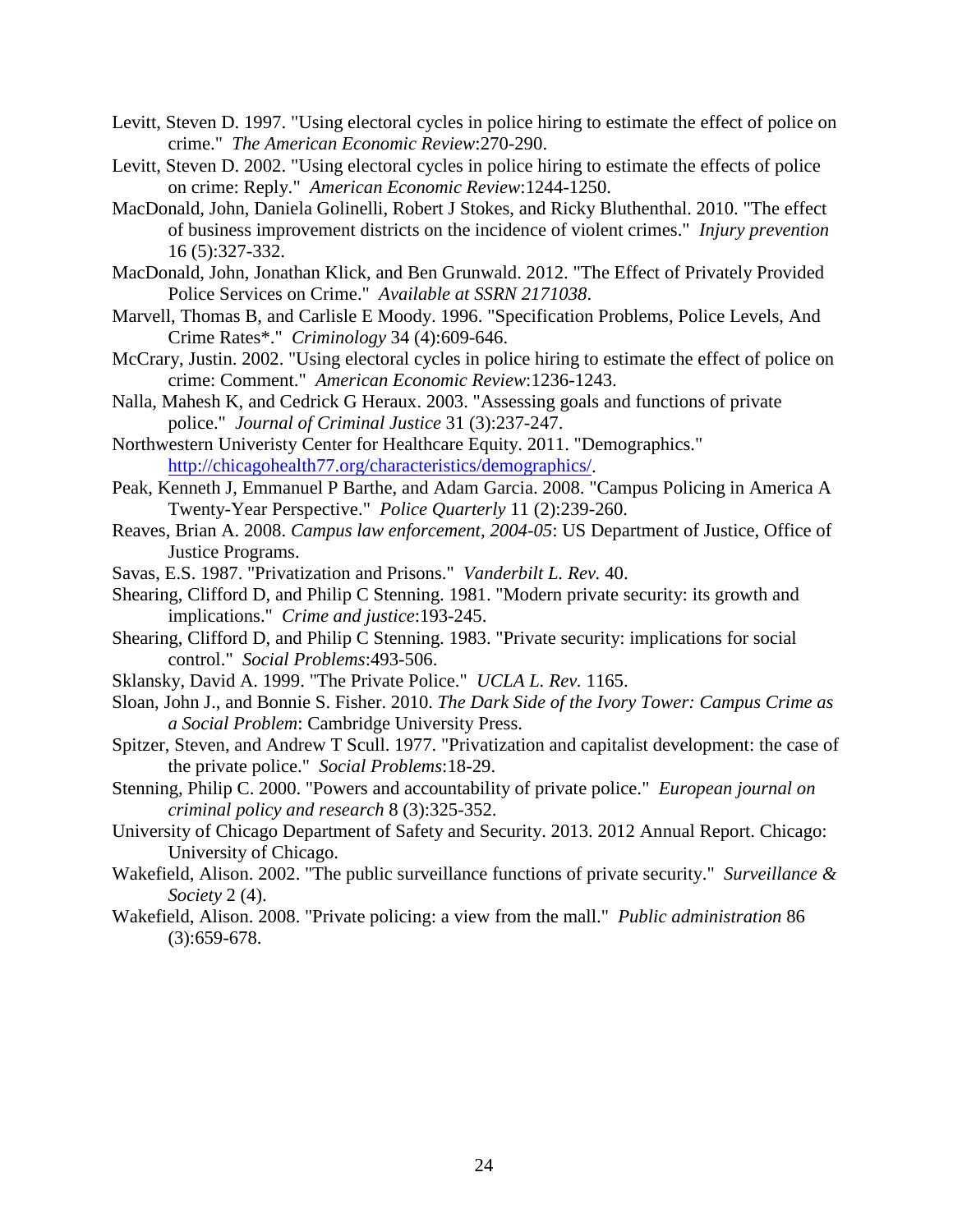### **Tables**

Table 1. Descriptive Statistics, per Block, in CPD and UCPD Jurisdictions of Analysis

|                         | <b>CPD</b> | <b>UCPD</b> |
|-------------------------|------------|-------------|
|                         | (Mean)     | (Mean)      |
| Dependent variables     |            |             |
| Total monthly crime     | 1.56       | 1.35        |
| Violent crime           | 0.17       | 0.13        |
| Property crime          | 0.39       | 0.41        |
| Public violence         | 0.99       | 0.84        |
| Independent variables   |            |             |
| Population              | 69.62      | 66.09       |
| Male $(\%)$             | 0.45       | 0.45        |
| Household size          | 2.71       | 2.67        |
| Age groups              |            |             |
| 22 to 34                | 0.17       | 0.17        |
| 35 to 44                | 0.14       | 0.16        |
| 45 to 54                | 0.13       | 0.14        |
| 55 to 64                | 0.07       | 0.0         |
| 65 and Over             | 0.16       | 0.13        |
| Non-Hispanic (%)        | 0.98       | 0.97        |
| Ethnic groups $(\%)$    |            |             |
| <b>Black</b>            | 0.95       | 0.66        |
| Asian                   | 0.01       | 0.06        |
| Other                   | 0.02       | 0.04        |
| Number of observations  | 318504     | 49356       |
| Number of unique blocks | 2589       | 183         |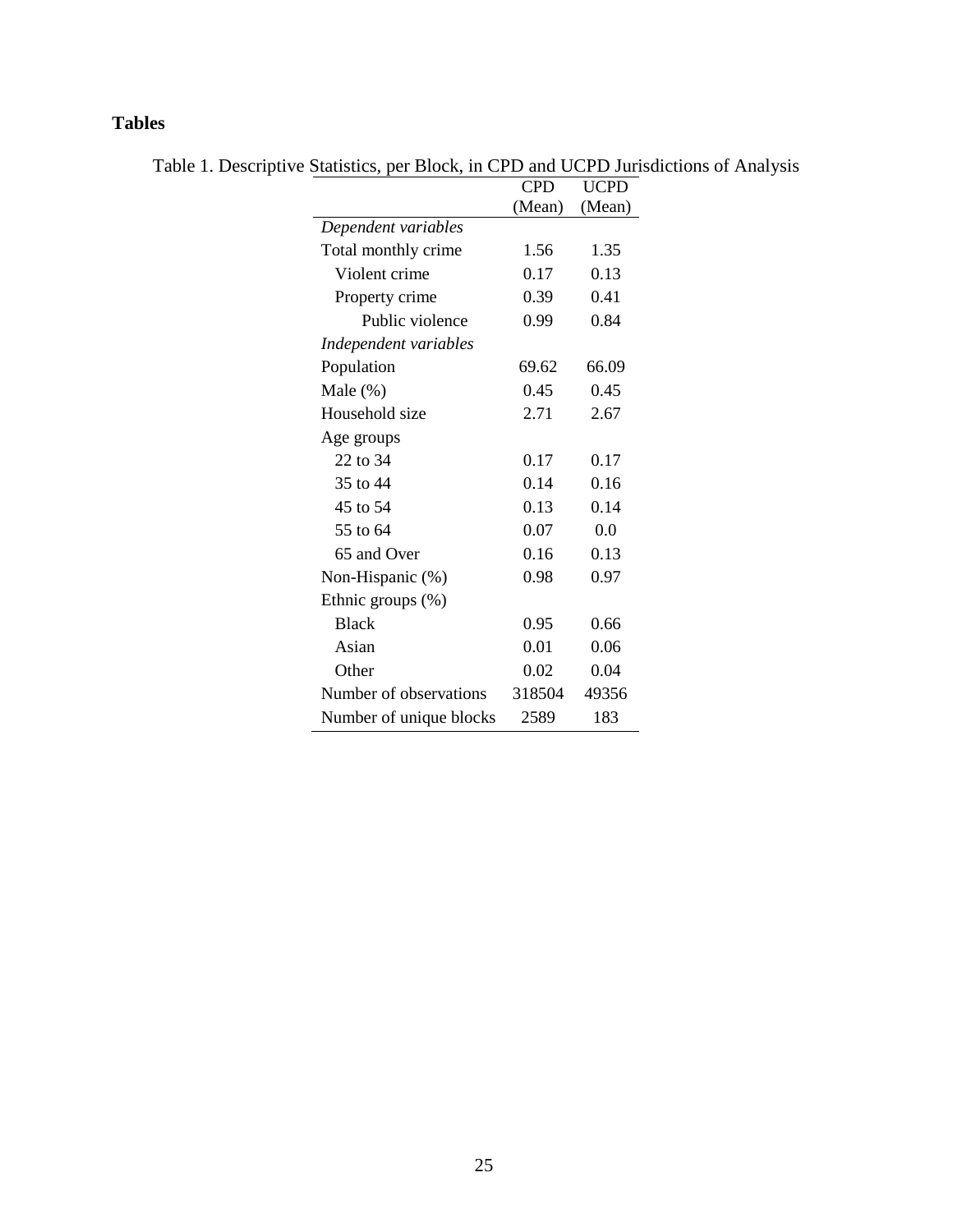|                                    | mean    | sd      | Est       | se     | p-value  |
|------------------------------------|---------|---------|-----------|--------|----------|
| <b>Total Population</b>            | 1185.19 | 493.46  | $-167.98$ | 80.17  | $0.04*$  |
| % Black                            | 0.76    | 0.29    | $-0.01$   | 0.05   | 0.84     |
| % Hispanic                         | 0.03    | 0.04    | $-0.01$   | 0.01   | 0.43     |
| % young                            | 0.06    | 0.06    | $-0.01$   | 0.01   | 0.55     |
| % recently moved                   | 0.19    | 0.10    | 0.02      | 0.03   | 0.42     |
| % living alone                     | 0.44    | 0.16    | $-0.03$   | 0.03   | 0.40     |
| % children not living with parents | 0.14    | 0.15    | 0.05      | 0.03   | 0.08     |
| % married                          | 0.28    | 0.11    | 0.01      | 0.03   | 0.84     |
| % HS dropout                       | 0.13    | 0.11    | 0.00      | 0.02   | 0.84     |
| Median household income            | 37,990  | 20,736  | 3034      | 3645   | 0.41     |
| % with no earnings                 | 0.27    | 0.15    | $-0.03$   | 0.03   | 0.26     |
| % receiving SSI                    | 0.10    | 0.09    | 0.01      | 0.02   | 0.76     |
| % receiving public assistance      | 0.04    | 0.05    | $-0.01$   | 0.01   | 0.11     |
| % veterans                         | 0.06    | 0.04    | 0.00      | 0.01   | 0.86     |
| % unemployed                       | 0.19    | 0.11    | 0.00      | 0.02   | 0.81     |
| % not in labor force               | 0.39    | 0.13    | $-0.01$   | 0.03   | 0.61     |
| Number of housing units            | 647.77  | 293.93  | $-61.63$  | 55.95  | 0.27     |
| % renters                          | 0.69    | 0.18    | $-0.03$   | 0.04   | 0.54     |
| % vacant                           | 0.21    | 0.13    | 0.03      | 0.02   | 0.17     |
| Median # rooms                     | 4.61    | 0.87    | 0.22      | 0.18   | 0.23     |
| % of houses that are single unit   | 0.16    | 0.12    | 0.01      | 0.02   | 0.83     |
| Median contract rent               | 751.39  | 238.94  | 127.80    | 38.73  | $0.00**$ |
| Median house value                 | 255,037 | 108,085 | 24,583    | 20,942 | 0.24     |
| % low income                       | 0.12    | 0.07    | $-0.01$   | 0.02   | 0.58     |
| % below poverty line               | 0.29    | 0.12    | $-0.07$   | 0.03   | $0.01**$ |
| % non-citizen                      | 0.05    | 0.05    | 0.01      | 0.01   | 0.51     |
| % disabled                         | 0.15    | 0.06    | $-0.01$   | 0.01   | 0.51     |

Table 2. Descriptive statistics for UCPD patrol zone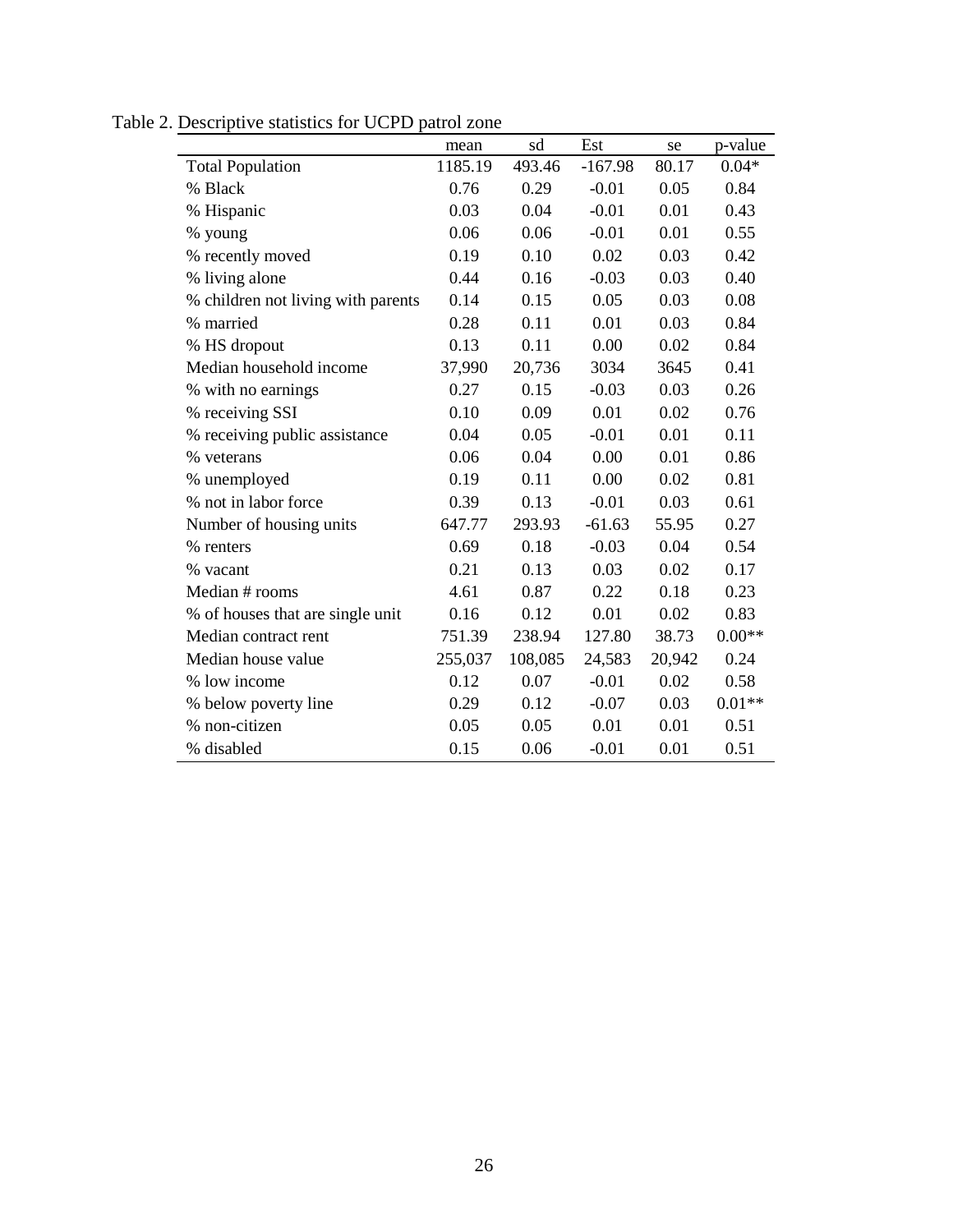| Dependent variable:             | Total    | Violent | Property | Public   |
|---------------------------------|----------|---------|----------|----------|
| Block-level crimes per month    | Crime    | Crime   | Crime    | Violence |
| Overall Effect                  | 0.011    | 0.036   | $-0.046$ | 0.005    |
|                                 | (0.073)  | (0.068) | (0.139)  | (0.107)  |
| Number of Observations          | 286,344  | 278,148 | 282,408  | 286,224  |
| Number of Blocks                | 2,421    | 2,349   | 2,385    | 2,420    |
| <b>Expansion I Effect only</b>  | 0.086    | 0.087   | $-0.110$ | 0.041    |
|                                 | (0.064)  | (0.124) | (0.064)  | (0.076)  |
| Number of Observations          | 275,160  | 267,876 | 271,680  | 275,040  |
| Number of Blocks                | 2,326    | 2,262   | 2,294    | 2,325    |
| <b>Expansion II Effect only</b> | $-0.008$ | 0.021   | $-0.026$ | $-0.005$ |
|                                 | (0.089)  | (0.079) | (0.176)  | (0.138)  |
| Number of Observations          | 278,928  | 270,972 | 274,992  | 278,808  |
| Number of Blocks                | 2,358    | 2,288   | 2,322    | 2,357    |

Table 3. Difference-in-Difference Results of UCPD Effect on Block-level Monthly Crime

\*\* p<0.01, \* p<0.05. Reported coefficients are from Poisson model. Block clustered standard errors in parentheses. All models include block fixed effects, month-year fixed effects, and average block demographic characteristics as controls, which include: age distribution, ethnicity, race, gender, and population.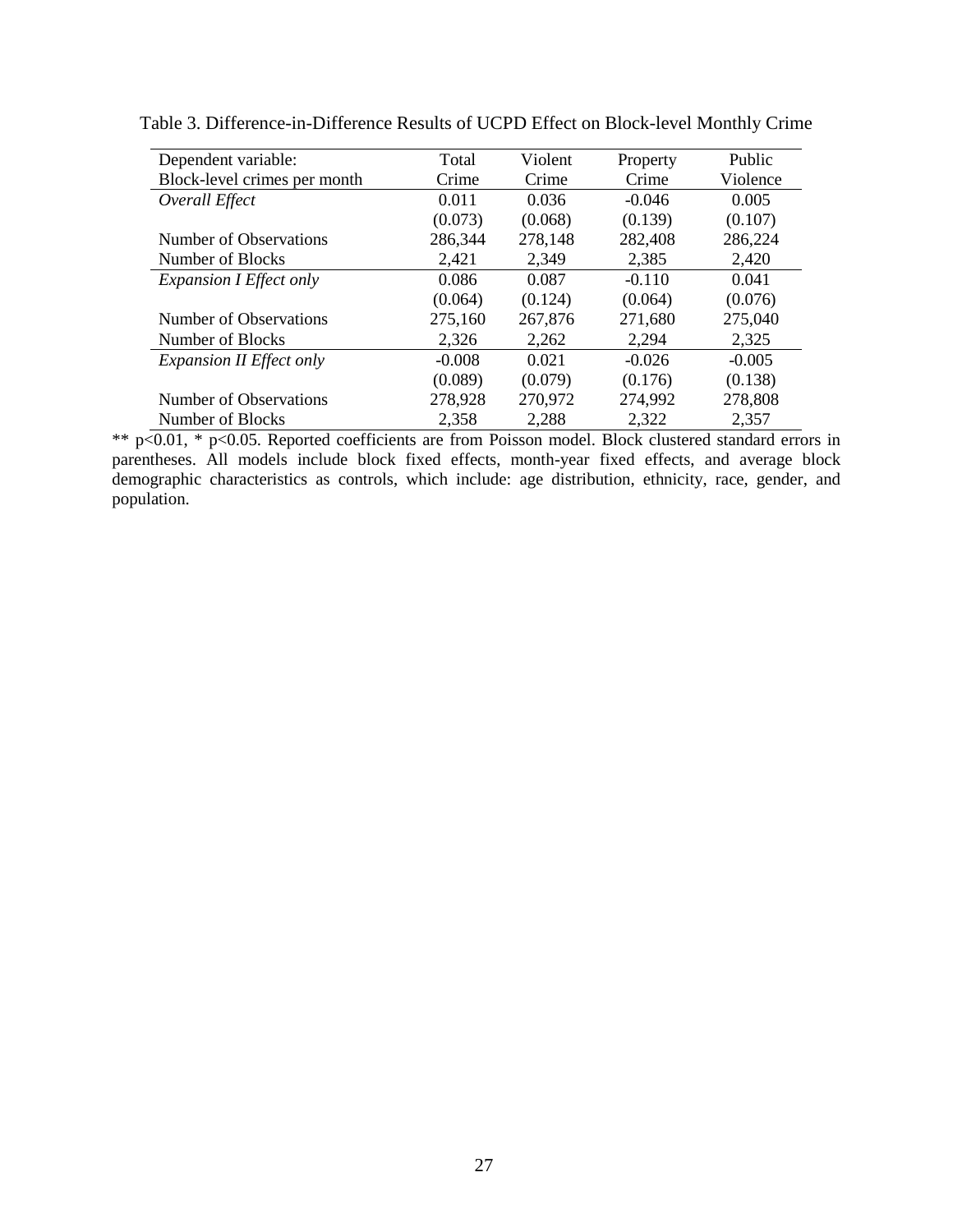|                                                      | All Crime              | 68.70*   |  |  |  |  |
|------------------------------------------------------|------------------------|----------|--|--|--|--|
|                                                      |                        | (35.69)  |  |  |  |  |
|                                                      | <b>Observations</b>    | 1065     |  |  |  |  |
|                                                      | Violent Crime          | $9.72**$ |  |  |  |  |
|                                                      |                        | (3.52)   |  |  |  |  |
|                                                      | <b>Observations</b>    | 1065     |  |  |  |  |
|                                                      | <b>Property Crime</b>  | 11.58    |  |  |  |  |
|                                                      |                        | (10.83)  |  |  |  |  |
|                                                      | Observations           | 1065     |  |  |  |  |
|                                                      | <i>Public Violence</i> | 47.21    |  |  |  |  |
|                                                      |                        | (25.00)  |  |  |  |  |
|                                                      | <b>Observations</b>    | 1065     |  |  |  |  |
| $*n<0$ 05. Table notes: (1) base model (local linear |                        |          |  |  |  |  |

Table 4. Geographic Regression Discontinuity Results

\*\*p<0.01, \*p<0.05. Table notes: (1) base model (local linear regression)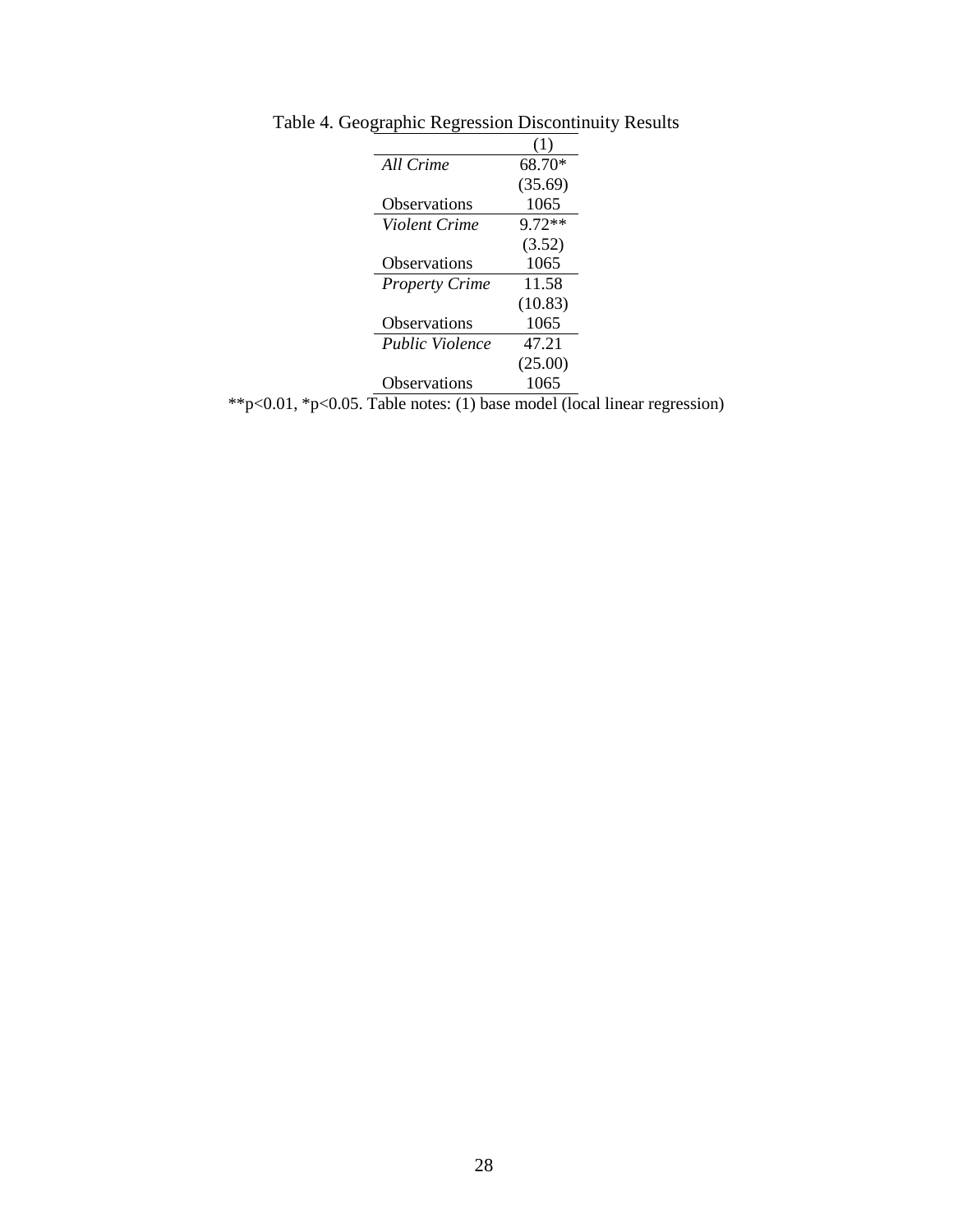|                       | (1)      | (2)      | (3)       | (4)      | (5)     | (6)     | (7)     | (8)       |  |
|-----------------------|----------|----------|-----------|----------|---------|---------|---------|-----------|--|
| All Crime             | $0.55*$  | 58.69    | 83.20*    | 65.07    | 86.94   | 44.42   | 57.67   | $80.55**$ |  |
|                       | (0.29)   | (34.80)  | (41.97)   | (34.52)  | (48.52) | (58.62) | (52.44) | (18.14)   |  |
| <b>Observations</b>   | 1065     | 1065     | 1065      | 1065     | 1065    | 451     | 251     | 1065      |  |
| Violent Crime         | $0.63**$ | $8.66**$ | $11.30**$ | $8.27**$ | 11.60*  | 7.01    | 9.64    | $6.87**$  |  |
|                       | (0.24)   | (3.46)   | (4.22)    | (3.24)   | (4.82)  | (4.82)  | (5.05)  | (1.63)    |  |
| <b>Observations</b>   | 1065     | 1065     | 1065      | 1065     | 1065    | 451     | 251     | 1065      |  |
| <b>Property Crime</b> | 0.36     | 10.32    | 15.96     | 7.29     | 18.22   | 5.35    | 8.84    | 17.50**   |  |
|                       | (0.26)   | (10.53)  | (12.56)   | (9.63)   | (12.90) | (19.26) | (14.08) | (5.40)    |  |
| <b>Observations</b>   | 1065     | 1065     | 1065      | 1065     | 1065    | 451     | 251     | 1065      |  |
| Public Violence       | 0.49     | 27.02    | 43.66     | 49.51    | 37.79   | $-1.67$ | 51.10   | 71.38**   |  |
|                       | (0.27)   | (23.85)  | (30.00)   | (24.84)  | (36.20) | (49.18) | (32.73) | (12.04)   |  |
| <b>Observations</b>   | 1065     | 1065     | 1065      | 1065     | 1065    | 451     | 251     | 1065      |  |

Table 5. Robustness Check for Geographic Regression Discontinuity Results

Table notes: (1) logged outcomes, (2) include covariates, (3) robust model. (4) quadratic polynomial in distance, (5) cubic polynomial in distance (6) omit border (7) near border only (8) alternative distance metric.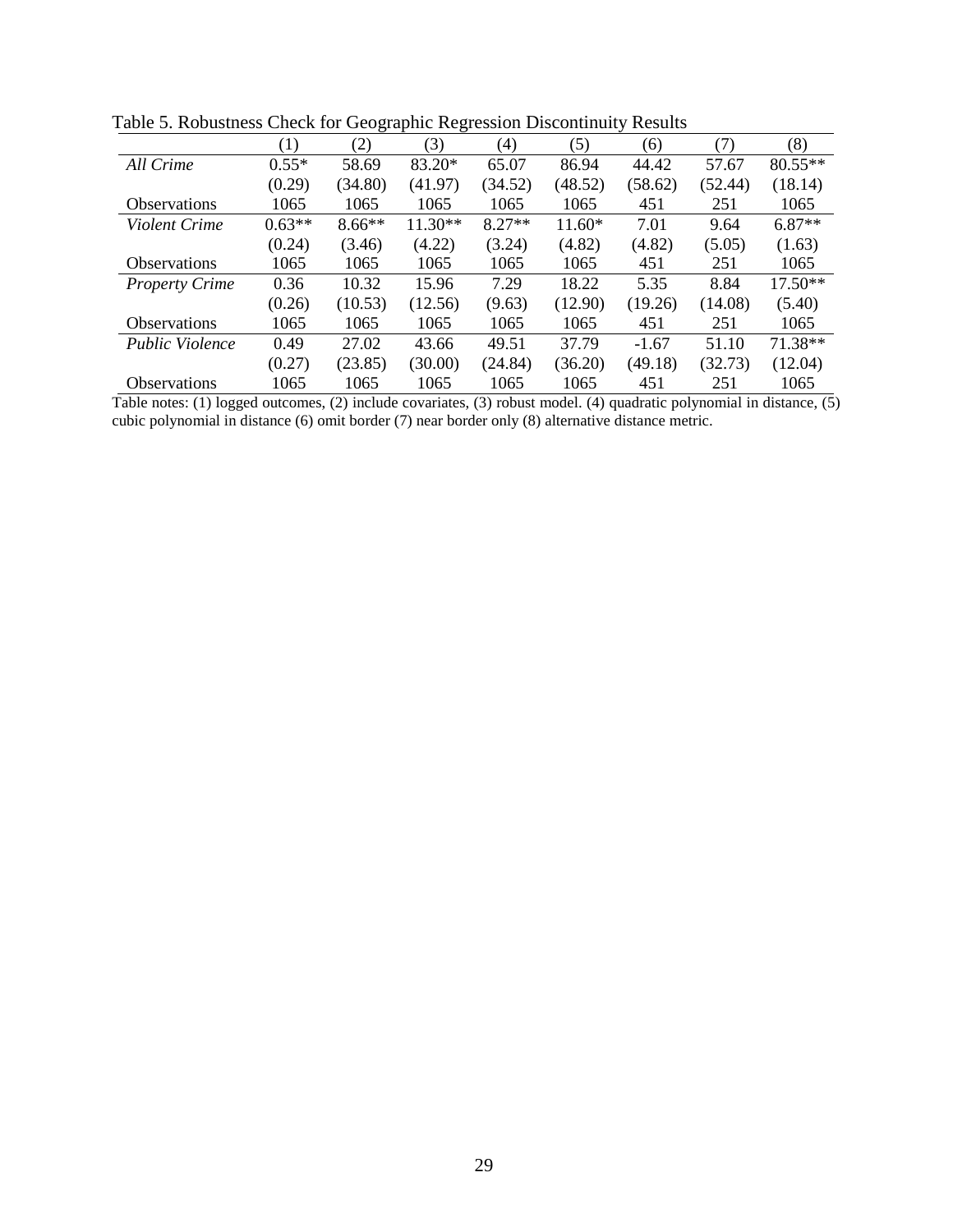# **Figures**



Figure 1. UCPD Extended Patrol Map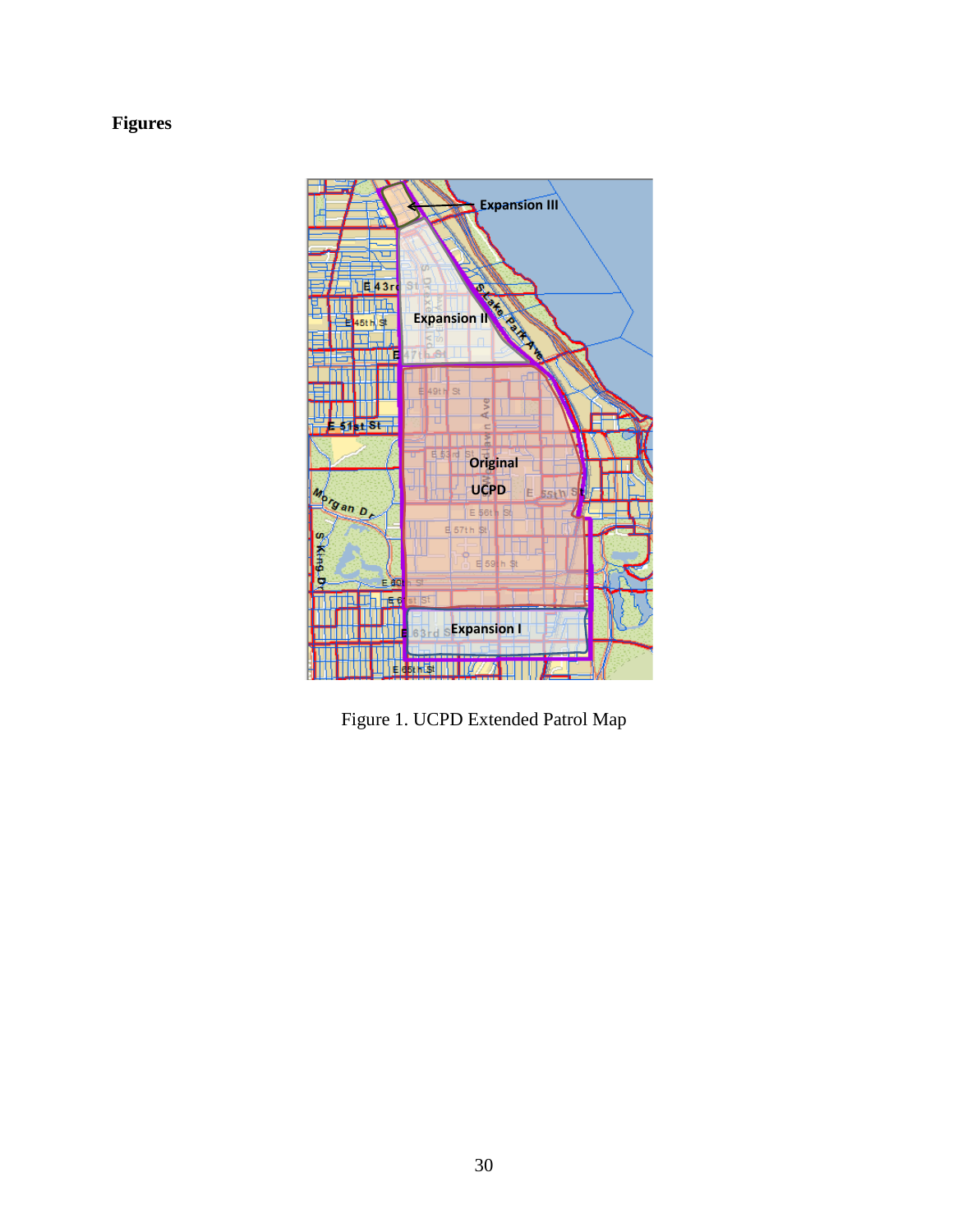

Figure 2. Mean Total Crimes per Block per Month in UCPD and CPD Areas Analyzed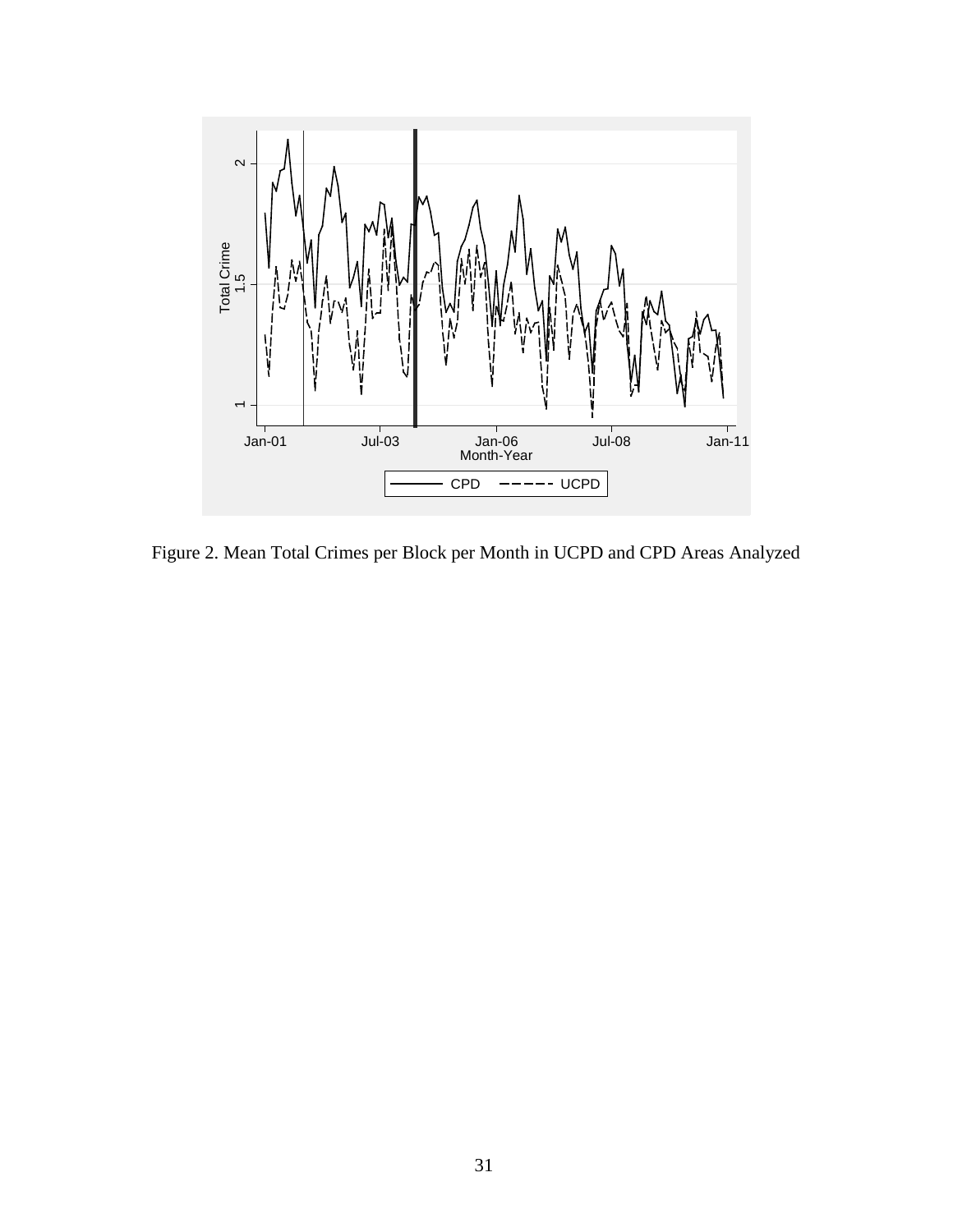

Figure 3: Results from Event Study Analysis of Jurisdiction Expansion, (2001-2010)